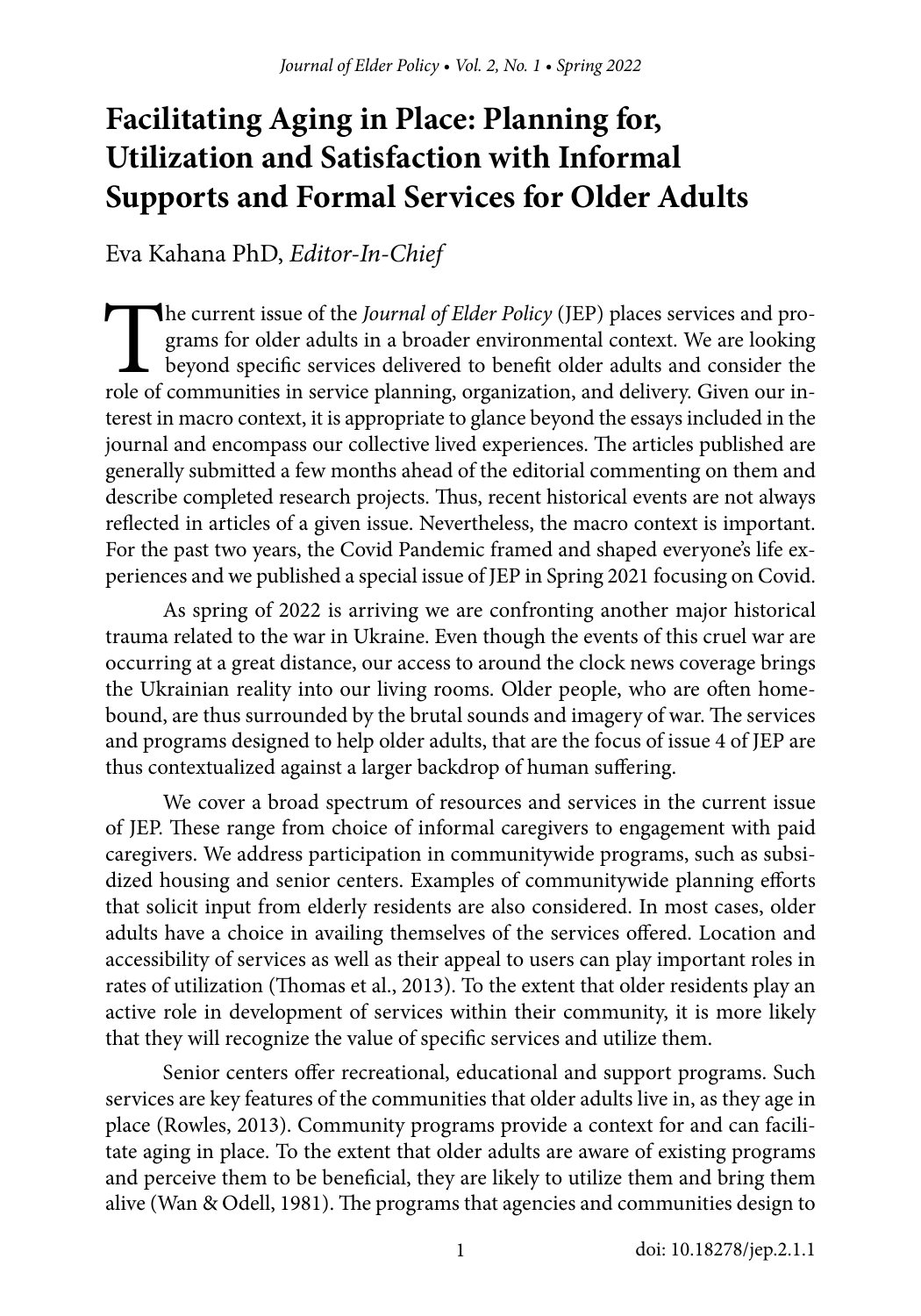benefit older adults are only viable if the services are used and appreciated. Similarly, informal supports and resources also hold benefits only if they are accepted and utilized.

Services that appeal to the young old (under age 80) typically differ from those that appeal to the old-old (over age 80) (Oswald et al., 2011). In the current issue of JEP, we also address instances of forced changes in protective environments. An important underpinning of our discussion relates to giving a voice and giving a choice to older adults in the ways that we facilitate aging in place in their community (Iwarsson et al., 2007).

As older adults age, they increasingly rely on their environment for familiarity and safety (Finchum & Weber, 2000). Such familiarity may enhance their feeling of control and comfort (Kirasic, 1991). Thus, they prefer to spend time at home and find congruence between their needs and preferences in the physical environment they live in (Kahana, 1982). Adapting their home environment to their needs and preferences provides comfort and reinforces the valuation of aging in place. Even when adverse changes take place in the neighborhood environment, many older persons prefer to remain in their familiar community (Gardner, 2011).

The current issue of JEP reaches from the individual older adult to their community. We consider existing services based on the acceptance they garner from community residents. As such, the work we present offers an ecological perspective considering the neighborhood as an important locus for aging in place. Older adults' desire to age in place, in their familiar and generally well-liked home environment (Wiles et al., 2012). Accordingly, aging in place is associated with familiarity and positive connection to both the neighborhood and the home environment, based on congruence with preferences and needs of the older person (Kahana et al., 2003). The choices older adults make in taking advantage of existing services vs. ignoring or rejecting them, to a great extent reflect their assessment that the program or service is congruent with their needs and preferences.

In my prior editorials, I took advantage of the opportunity to connect to our readers on a personal level and related the topics we covered in the Journal to my own lived experiences. Given my age (81) and my recent experiences as a widow who is dealing with some mobility challenges, I feel like a participant observer in the world of aging in place. I am grateful that my personal perspectives and lived experiences discussed thus far resonated with our readers.

## **A Glimpse into My Lived Experience Related to Aging in Place and the Times We Live In**

S we watch the news, in March 2022, a major image we see relates to the flow of refugees leaving Ukraine under risky and harsh conditions. They are mostly young and middle-aged women and have elderly grandmothers flow of refugees leaving Ukraine under risky and harsh conditions. They are mostly young and middle-aged women and have elderly grandmothers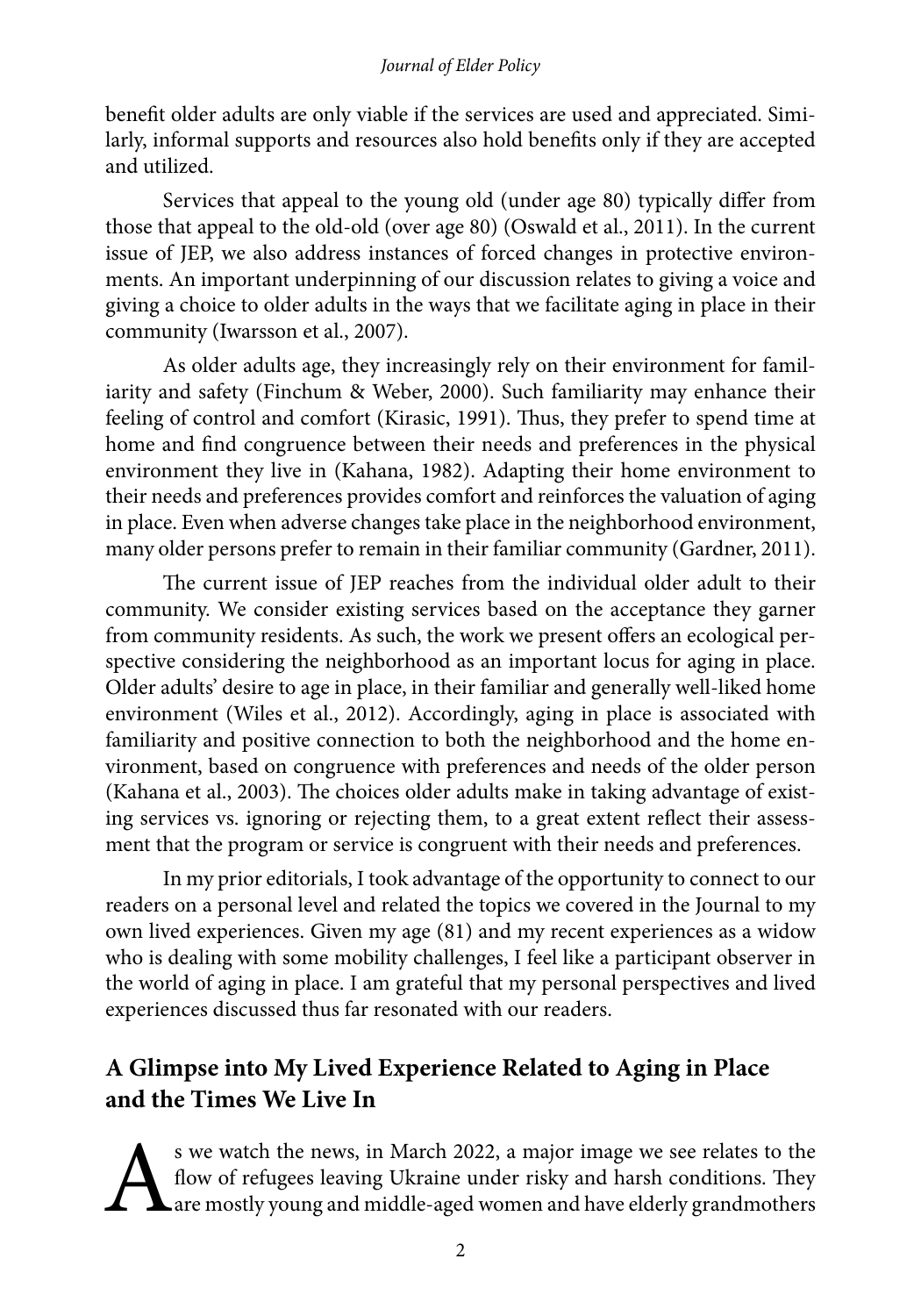and children in tow. Our journal issue is focused on programs and services aimed at facilitating aging in place. The disturbing pictures we are seeing reflect a disruption of opportunities to age in place.

The news of the war in Ukraine are very salient to my past and relate to my lived experiences. My family, including my parents, my 80-year-old grandmother and me, escaped from Hungary after the revolution of 1956. I was 15 years old at the time. World War 2 ended 11 years earlier, but there were fears that Jews would again be persecuted in the aftermath of the Hungarian Revolution.

I remember sleeping restlessly on mattresses on the floor at a refugee center in Vienna, Austria. We too had to leave all of our possessions behind. My parents disagreed about taking a gold watch and wedding rings, since they were fearful of getting caught while carrying jewelry and being accused of smuggling. I remember not knowing what country would take us in. We were grateful to be accepted as immigrants to the United States. My late father, who was an appraiser of antiques in Hungary, could only find work as a dishwasher in the US. But I could realize my dreams of being able to study and become a scientist. The images I am seeing remind me of my grandmother, the vulnerability of older persons and the lack of regard for their frailty during times of war. I am hoping that the war will end with little further disruption to the lives of victims.

I am very grateful to still be working, writing, and making my voice heard. Our university had an incentive program for faculty retirements and many thought that as the oldest faculty member in my department (age 81), I would apply. But I was not tempted. The prospects of continuing to teach, mentor, and write symbolize mattering and serve as far greater rewards for me (Scarpa et al., 2021). I particularly enjoy ongoing collaboration on grants and publications with my former students.

Since we published the last issue of the JEP that was focused on the impact of the Covid pandemic on older adults, problems related to the pandemic had escalated. The recent Omicron variant of the virus has been extremely contagious and posed a major threat to wellbeing of older adults during the winter of 2022 (Kupferschmidt & Vogel, 2022). Although numbers of infections, as of March 2022, are diminishing, the virus continues to pose a threat to lives of older adults.

Reflecting on my lived experience, I have a Sabbatical this winter, but canceled plans to travel to Florida and work in a more temperate climate due to concerns over Covid. Prior to the death of my husband, Boaz in November 2020, we typically spent 6 weeks or more in Florida every winter. This year I stayed at home and continued to work and derive enjoyment from my interactions with my family and my graduate students.

I appreciate the many comments of condolences I received from readers, related to the passing of my beloved husband, Boaz. There are numerous publica-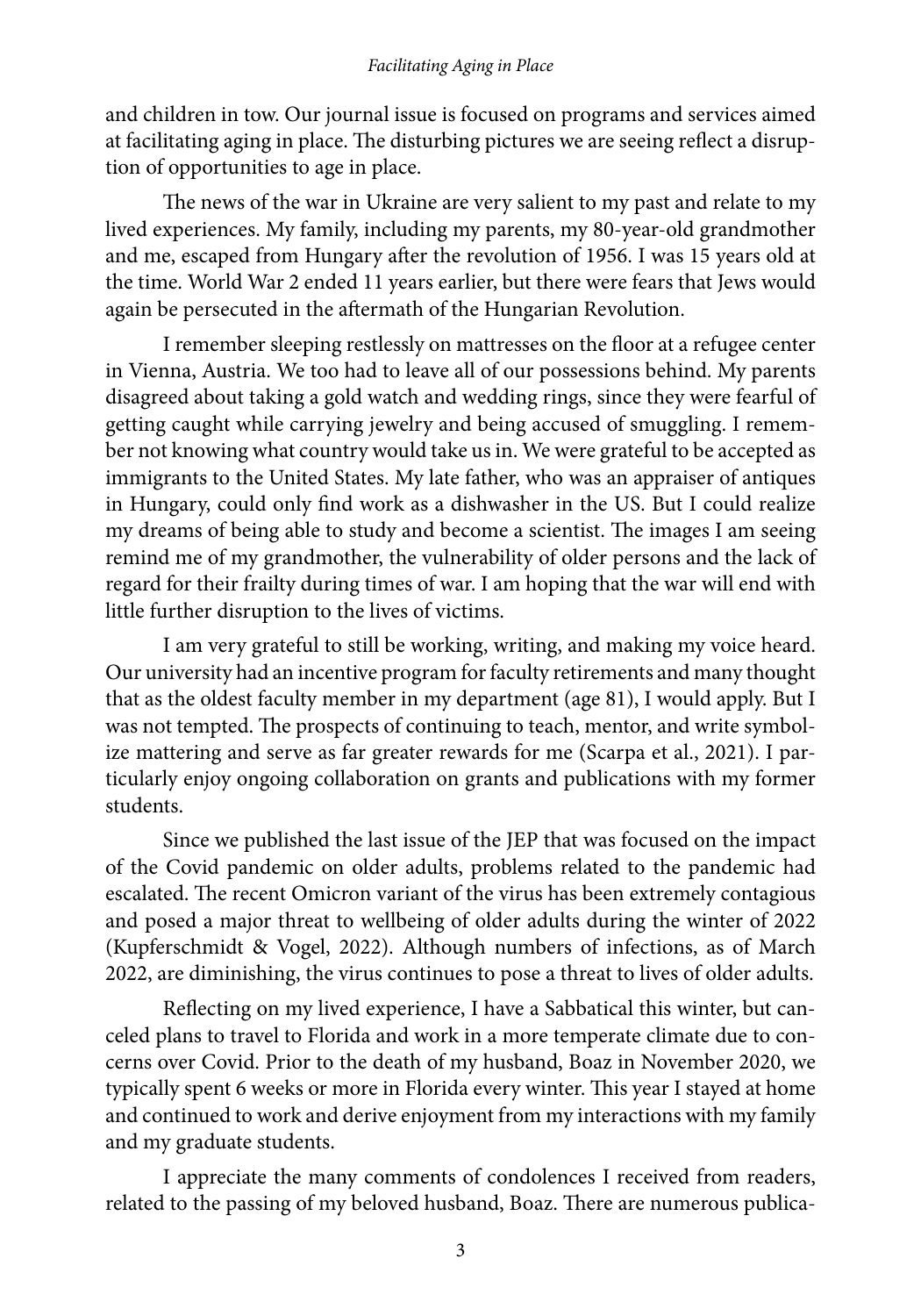tions that appeared in the past year that he had worked on and have him listed as a coauthor. He received the Lifetime Contribution Award of the Ohio Network on Aging posthumously this past year. Somehow, his professional contributions confirm his continuing presence in my life. He was a very good and easy-going person and I continue to feel his support and constructive presence.

Since I am on Sabbatical, I did not teach this winter. However, I attend numerous committee meetings and interact with my graduate assistants mostly over Zoom. I volunteered to supervise three additional graduate students during this Sabbatical semester and now have six assistants assigned to the Elderly Care Research Center that I direct. I find that mentoring graduate students is a very fulfilling endeavor. For graduate students, learning to publish their research is an increasingly important requisite for obtaining an academic job.

My other significant interactions are with my son Jeffrey, his wife and their two children who live in Cleveland. My grandchildren are now vaccinated, and unlike last year, they are attending school in person. We have been testing them for Covid every Friday afternoon, and given that so far, they have been healthy, they, along with their parents, visit me every weekend. My older grandson, Zeke (age 14) has autism and has been struggling with anxiety during the pandemic. Nevertheless, his parents and I enjoy spending time with him. His younger brother, Rafi (age 11) is very studious and brings joy to my home by playing the violin.

On Saturday evenings we eat dinner at my house and afterwards play three-generational scrabble, with Rafi almost always the winner. Reflecting different generational perspectives and experiences, I propose words that are familiar to me, being satisfied with my vocabulary that is honed by many years of reading. The middle generation, Rafi's parents, each have a large vocabulary, but also look up proposed unusual words in a dictionary. Rafi has a laptop computer next to him where he checks rare words. This illustrates differences in the socialization of distinct age cohorts. We celebrate good word choices by all.

I interact with my younger son, Michael who lives in Philadelphia, by email and phone. Occasionally I also visit with my 5 grandchildren in Philadelphia by Zoom. Our hope is to visit them the coming summer.

My needed hip replacement surgery has now been postponed several times because of the Covid epidemic (Ulimonenen al., 2021). I walk with a cane or walker and try to be very careful not to fall, particularly with winter snow and ice outside. Given that most hospitals only very recently opened their doors to elective surgery, I decided to wait until the weather gets warmer, and I am comfortable to voluntarily enter a medical setting.

I recently turned 81 and thus I fit the topic of this issue. I am aging in place. I have lived in my house for 36 years and do not want to think about leaving or downsizing. I do not currently utilize any formal social services. Yet, I do benefit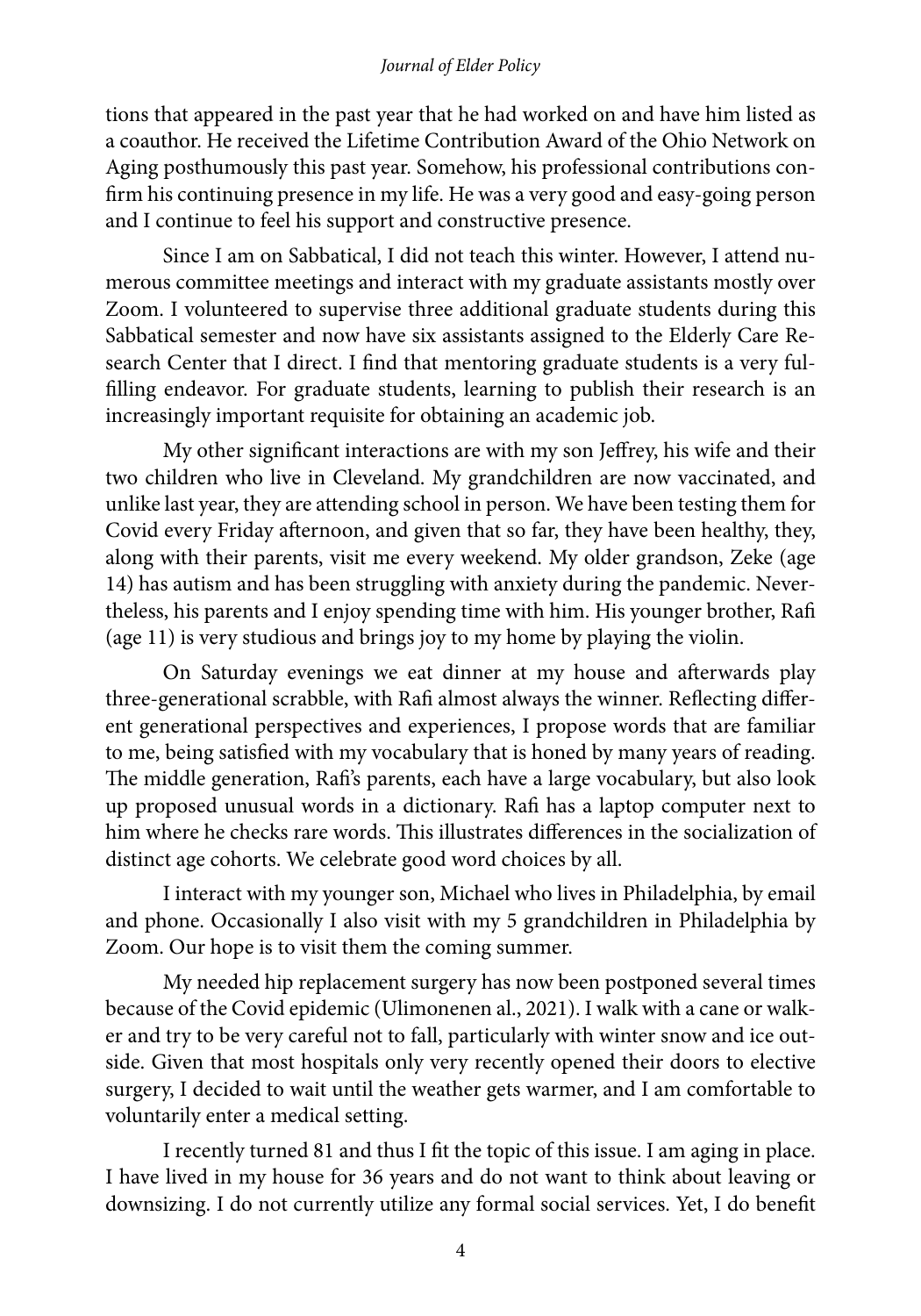from commercial services that have become popular during Covid, such as Zoom conferencing and grocery delivery. Reliance on Zoom enables me to avoid travel to my office that has become difficult due to my mobility limitations. I order groceries weekly online. Furthermore, during the winter my children insisted that they drive me on errands, while there is ice and snow. On a few occasions, I was tempted to drive my car, but in the end, I stayed home and had them drive me. With the weather warming up I was able to drive to the grocery store last week. It felt like a welcome adventure.

### **Gerontological Perspectives on Services That Facilitate Aging in Place Included in the Current JEP Issue**

An important topic we focus on in the current issue of JEP is the voluntary aspect of program participation and the underlying dimension of locus of control. Although it is generally understood that informal services and c aspect of program participation and the underlying dimension of locus of control. Although it is generally understood that informal services and caregiving reflect greater opportunities for choices by elderly service recipients than do formal services, there are relatively few attempts to simultaneously consider informal as well as formal service programs. Ecological perspectives allow us to look at the community context in broader ways that allow consideration of the overall community that older adults inhabit. A good example of such perspectives is offered in the paper by Brian Sweeney: "Anchored, yet displaced: affordable housing and aging in a gentrifying place." This paper considers older adults experiences with the broader community, even as they benefit from subsidized housing.

Another unique feature of the current issue is simultaneous consideration of perspectives by older adults requiring services, their family members and representatives of the larger community who are involved in planning of services and policies for older adults.

Based on the papers included in this issue of JEP we gain a closer and more textured view of the interpersonal and organizational challenges involved in helping older adults age in place. There are difficult choices to be made by older individuals and their families. The organizations developing services and policies to ensure wellbeing of vulnerable older adults also encounter challenges in ensuring service utilization and satisfaction.

The papers included in this issue of JEP represent diverse disciplinary orientations of authors and diverse methodologies. Information is collected both from service planners and providers and from service utilizers and groups of older adults who are only anticipating utilization of future services.

The present issue of JEP addresses the community context of aging in place and raises questions about elder-perceived congruence between programs and services and the preferences and needs of older adults. We also have papers em-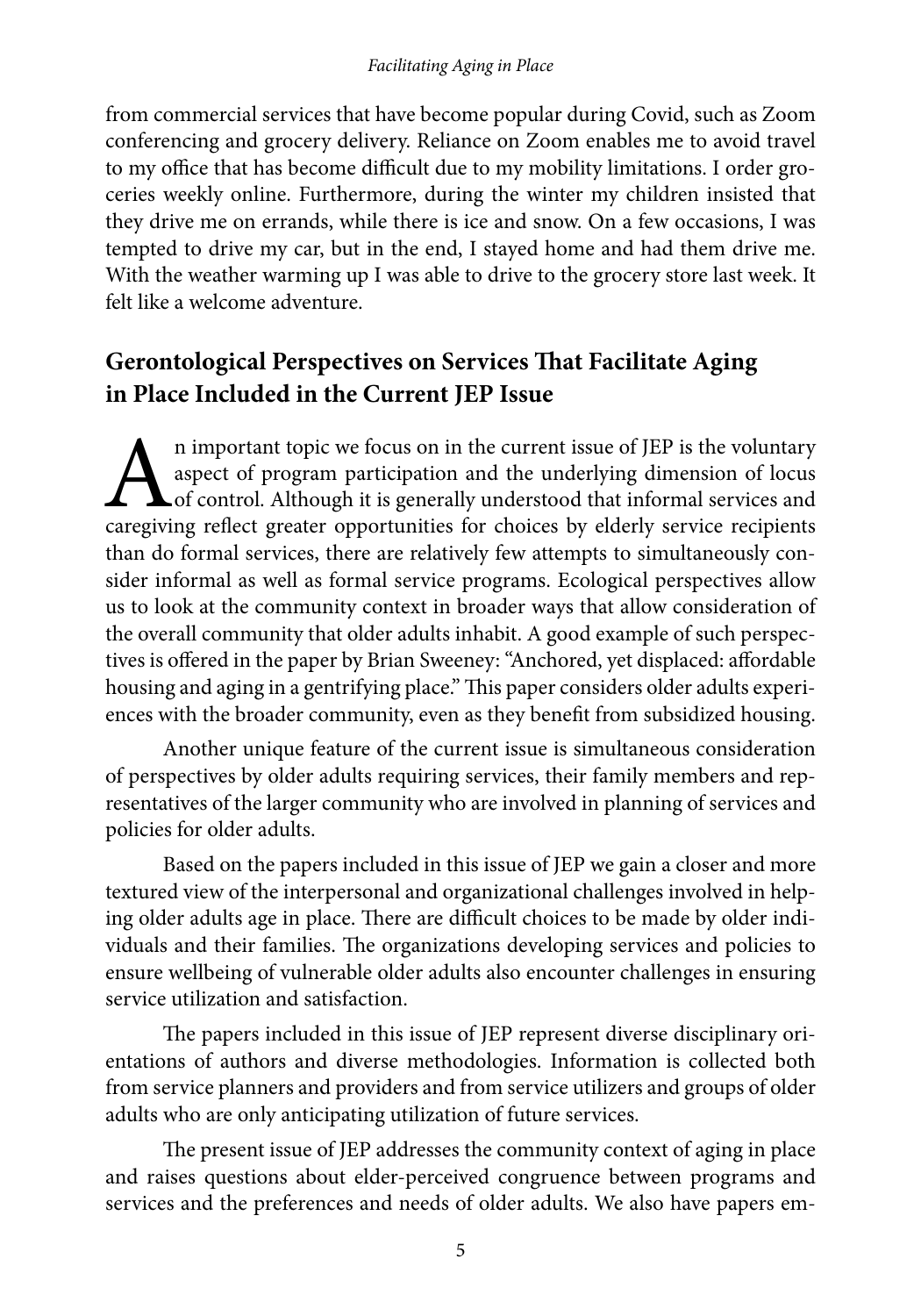bedded in the broader community and environmental context. We thus learn that even carefully designed and implemented programs may not always gain acceptance or broad utilization. We hope that the examples provided about the intersection between community service programs and their acceptance by older adults who are aging in place offers a broad landscape of opportunities for aging in place in one's community.

Below I provide a brief synopsis of papers included in this issue:

## **The Chosen Child: Characteristics of Family Caregivers Selected at an Early Age to Provide Care to Their Parents**

### *Joanne R. Campione, PhD, MSPH and Katarzyna A. Zebrak, PhD*

While we know that family members take on a large portion of the caregiving responsibilities for older adults, it is seldom discussed how the family caregiver is chosen. The authors explored this understudied topic by identifying caregivers who have been aware of their caregiving obligation since childhood. They call these individuals "Chosen Child" caregivers. These designated caregivers were less likely to be employed, less likely to receive respite care and were more bothered by emotional distress than caregivers who were not "Chosen Child" caregivers. Findings of this study support previous research showing that caregivers who do not feel like they have choice in their responsibilities are at higher risk for depression, distress and anxiety. The authors conclude with policy recommendations that encourage community and healthcare organizations to identify a caregiver's motivation for caring and to offer support in developing active coping strategies. Additionally, they suggest that broader financial compensation should be offered to caregivers who can no longer work or who may have cut back on work hours due to their caregiving responsibilities.

## **A Comfort or a Threat? How Older Italians View Home Eldercare Assistants**

### *Anne Barrett, PhD and Katia Vecchione, MS, RN*

Barrett and Vecchione's study examines older Italian's views of home eldercare assistants called badanti who are often immigrant women. Their approach is interesting as it explores the opinions of older adults who have not yet received care from such assistants. Despite not having received care, the participants held strong views of the badanti. These perceptions were both positive and negative. Those who knew of friends or family who received care from badanti often shared positive views. Those who expressed negative views perceived badanti as threats to their independence. Additionally, some older adults did not feel comfortable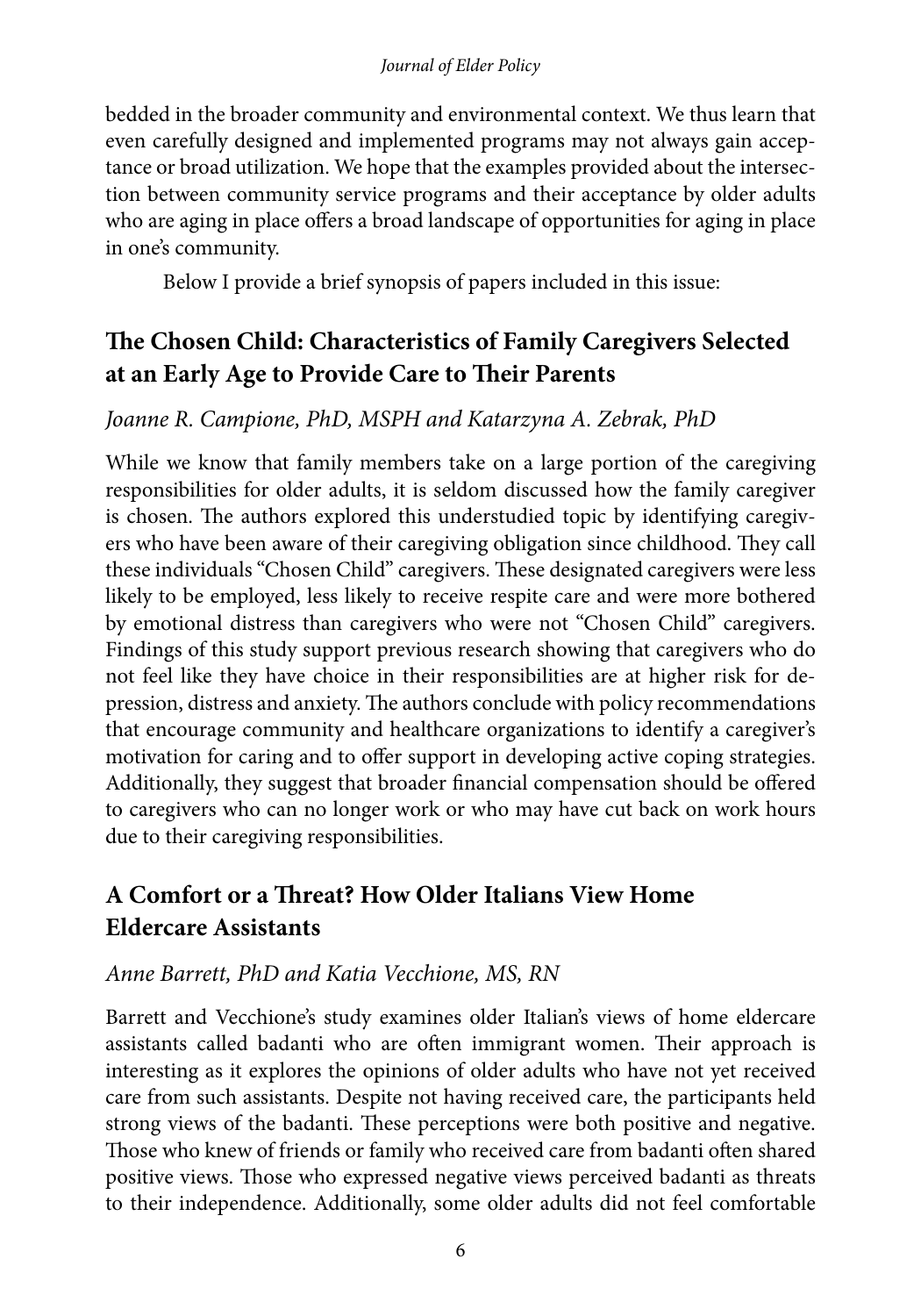with a stranger entering their space (home), particularly an immigrant worker. Surprisingly, some participants shared that they would rather receive care from professionals in a nursing home. The fears and concerns about formal eldercare assistants highlight anxieties about the disruption of aging in place.

## **Residents' and Family Perspectives of Involuntary Healthcare Facility Closure and Relocation**

*Raven H. Weaver, PhD, Karen A. Roberto, PhD, Nancy Brossoie, PhD, and Pamela B. Teaster, PhD*

This paper examined the impacts of facility decertification and closure on residents and their families. Using a qualitative approach, the authors interviewed 27 residents and 93 family members from two facilities that lost their certification. Interviews focused on perceptions of relocation, challenges and stressors of relocation, and physical and mental effects on residents. Four themes emerged from their analysis: 1) awareness of need to relocate, 2) notification of need to relocate, 3) involvement in relocation decisions, and 4) relocation stressors (e.g. distance from family, loss of friends). In many instances, the family and residents were not alerted in a timely manner that the facility was closing and did not receive any notification of where the resident would be moved. Based on their findings, the authors suggest policy recommendations which include benefits of timely, transparent, and specific notification about closures, involvement of family and residents in decision about new arrangements, and assistance with the physical support of moving.

This paper calls attention to the importance of communication to help buffer the stressors of forced relocation. The need for institutional placement poses major stressors to older adults who can no longer age in place. Yet, a further involuntary relocation poses additional stressors that represent loss of control and unpredictability.

## **Why Don't Older Adults Use Senior Centers? Evidence from Adults Age 50 and Older in Massachusetts**

*Ceara Somerville, MS, Nidya Velasco Roldán, MS, Cindy N. Bui, MS, Caitlin Coyle, PhD, and Jan Mutchler, PhD*

Using data from community-dwelling older adults aged 50 and older in eight Massachusetts communities, Somerville and colleagues set out to identify the reasons for non-participation in local senior centers. Their results found that non-attendees were likely to be younger, male, in good physical and mental health and resided in their neighborhoods for shorter amounts of time when compared to attendees. Stated reasons for non-attendance included respondents feeling that they were not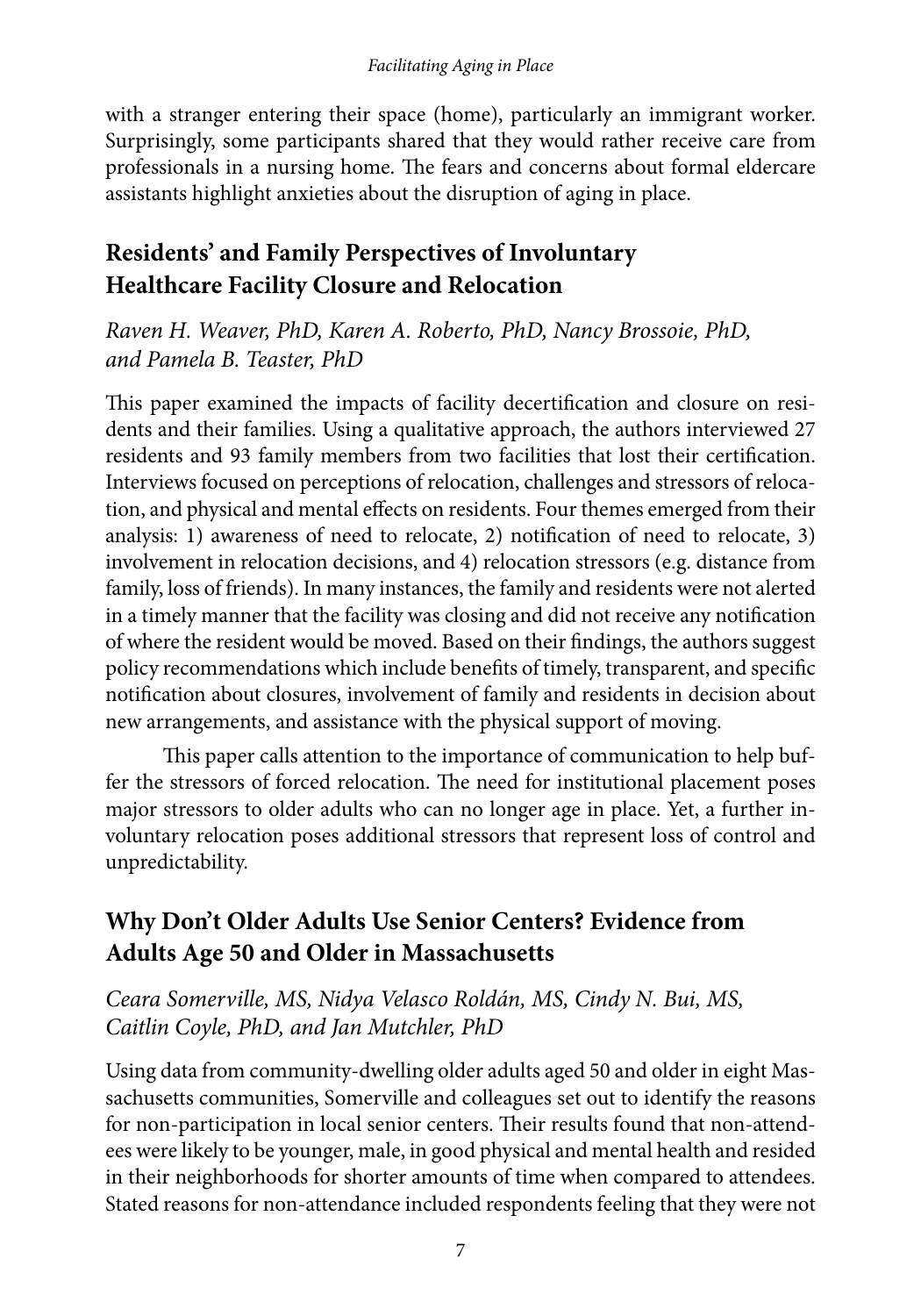old enough, had no need or interest, not having time, not familiar with programming, and not having anyone to attend with. A small subset of the sample shared that they were still working, or had poor health, did not have transportation, that the center had inconvenient hours and that their needs were not met by the center. The authors provide recommendations for centers that may aid in recruiting current non-attendees and future cohorts of older adults. They suggest that centers should remove age requirements to encourage age integration, become more interest or service based, expand transportation, and modify their hours to accommodate the needs of current and future older adults. It thus appears that lack of program utilization is partially based on program appeal and partially due to convenience.

## **Mobilizing a Community to Develop a Comprehensive Master Aging Plan**

### *Sallie Allgood, PhD, RN,Ryan Lavalley, PhD, OTR/L,Cassandra Dictus, MPH, BSN, RN,Janice Tyler, BA, andCherie Rosemond, PhD*

This paper presents a case study of developing a Master Aging Plan (MAP) in a North Carolina community. A MAP is a guide for creating an age-friendly community for older adults. This paper walks us through the steps the researchers took to engage older adults in developing the MAP. Community dwelling older adults were included in the assessment, planning, implementing and evaluations phases. Older residents expressed their views about community assets and needs. For instance, concerns included safety and walkability of neighborhoods, transportation issues, housing (affordability, livable design), social isolation, and access and knowledge of community services (health and aging). Details about planning and implementation of age-friendly initiatives were also provided. This case study provides useful guidance for other communities who wish to develop more age friendly initiatives that include partnerships between public, private, and non-profit community organizations.

## **Regional Planning for Aging in Place: Older Adults' Perceptions of Needs and Awareness of Aging Services in Washington State**

### *Cory Bolkan, PhD, Raven H. Weaver, PhD, Eunsaem Kim, PhD, and Bidisha Mandal, PhD*

The article by Bolkan and colleagues explored the perspectives of aging in place (AIP) from 252 community dwelling older adults (age 60+) living in a five-county region in southwest Washington state. Using telephone interviews, the authors assessed access to health services, functional support needs, and awareness of sourc-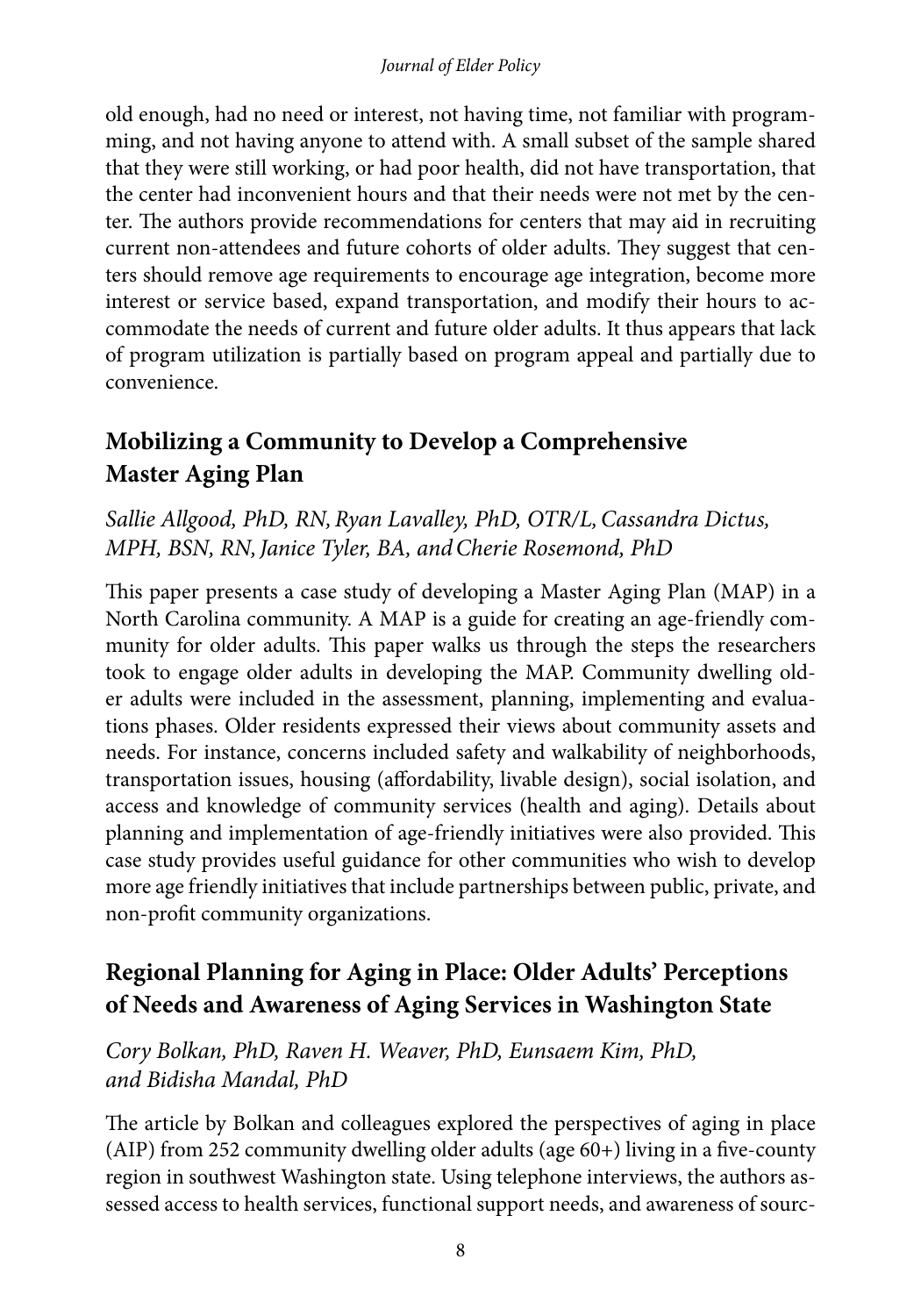es of support. Their results indicated that almost a third of participants had unmet care needs, with most needs related to home maintenance. This need increased with poor health but was lowered for those with adequate knowledge of aging services. Unfortunately, many respondents were not aware of local services and did not know where to get help if they should need it. Most indicated that they would rely on family members if they needed help followed by the government or community services or referrals from medical professionals. The authors suggest that local aging agencies and health care settings should partner together to educate older adults about available services to support AIP other than family members.

### **Anchored yet Displaced: Affordable Housing and Aging in a Gentrifying Place**

### *Brian N. Sweeney, PhD*

Sweeney's paper addresses "gentrification" that is a foundational concept of urban sociology and relates to social change in urban areas that is likely to have an impact on the lives of older adults who, based on their limited incomes, represent an economically precarious group. Sweeney conducted an ethnographic study of older adults living in two rent-controlled buildings in a gentrifying neighborhood of New York City. The elderly residents of these buildings were grateful that they could continue to live in their familiar homes and age in place in neighborhoods that have relatively high costs of living. At the same time, they were apprehensive about further neighborhood changes that could pose threats to their aging in place. Even if they can continue to afford the rent, there are other costs of gentrification, such as rising grocery costs that could pose a threat. Rosenwohl-Mack and colleagues' conceptual model that is cited by the author offers a useful explanatory framework for aging in place. The older adults identified in this paper are described as "anchored and yet simultaneously displaced." This characterization may relate to the absence of other older people in the neighborhood resulting in age segregation and a form of displacement. This paper also touches on racial inequality in housing and aging in place. Sweeney concludes the paper by asking, "In an era of urban gentrification and rising economic inequality, how can policies better address the needs of older city residents who wish to age in place?"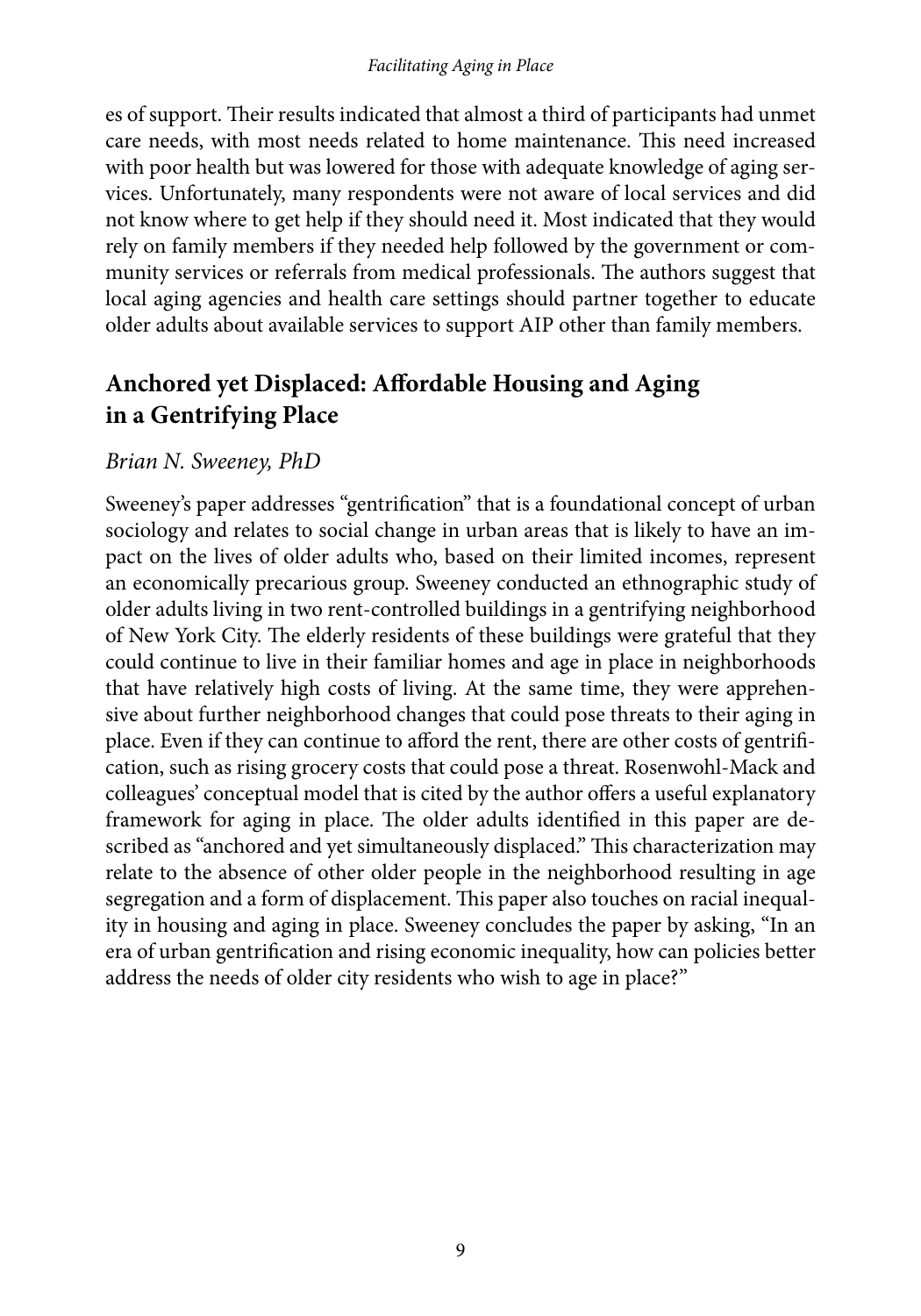# **Facilitar el envejecimiento en su lugar: Planificación, utilización y satisfacción con apoyos informales y servicios formales para adultos mayores**

### Eva Kahana PhD, *Editora Principal*

a edición actual del Journal of Elder Policy (JEP) ubica los servicios y programas para adultos mayores en un contexto ambiental más amplio. Esta-<br>mos mirando más allá de los servicios específicos prestados para beneficiar gramas para adultos mayores en un contexto ambiental más amplio. Estamos mirando más allá de los servicios específicos prestados para beneficiar a los adultos mayores y consideramos el papel de las comunidades en la planificación, organización y prestación de servicios. Dado nuestro interés en el contexto macro, es apropiado mirar más allá de los ensayos incluidos en la revista y abarcar nuestras experiencias colectivas vividas. Los artículos publicados generalmente se envían unos meses antes del editorial que los comenta y describen proyectos de investigación terminados. Por lo tanto, los acontecimientos históricos recientes no siempre se reflejan en los artículos de un número determinado. Sin embargo, el contexto macro es importante. Durante los últimos dos años, la pandemia de Covid enmarcó y dio forma a las experiencias de vida de todos y publicamos un número especial de JEP en la primavera de 2021 centrado en Covid.

A medida que se acerca la primavera de 2022, nos enfrentamos a otro gran trauma histórico relacionado con la guerra en Ucrania. A pesar de que los eventos de esta guerra cruel están ocurriendo a una gran distancia, nuestro acceso a la cobertura de noticias las 24 horas del día trae la realidad ucraniana a nuestras salas de estar. Las personas mayores, que a menudo están confinadas en sus hogares, se ven rodeadas de sonidos e imágenes brutales de la guerra. Los servicios y programas diseñados para ayudar a los adultos mayores, que son el foco del número 4 de la JEP, se contextualizan así en un contexto más amplio de sufrimiento humano.

Cubrimos un amplio espectro de recursos y servicios en la edición actual de JEP. Estos van desde la elección de cuidadores informales hasta el compromiso con cuidadores pagados. Abordamos la participación en programas comunitarios, como viviendas subsidiadas y centros para personas mayores. También se consideran ejemplos de esfuerzos de planificación en toda la comunidad que solicitan aportes de los residentes mayores. En la mayoría de los casos, los adultos mayores tienen la opción de hacer uso de los servicios ofrecidos. La ubicación y la accesibilidad de los servicios, así como su atractivo para los usuarios, pueden desempeñar un papel importante en las tasas de utilización (Thomas et al., 2013). En la medida en que los residentes mayores desempeñen un papel activo en el desarrollo de servicios dentro de su comunidad, es más probable que reconozcan el valor de servicios específicos y los utilicen.

Los centros para personas mayores ofrecen programas recreativos, educativos y de apoyo. Dichos servicios son características clave de las comunidades en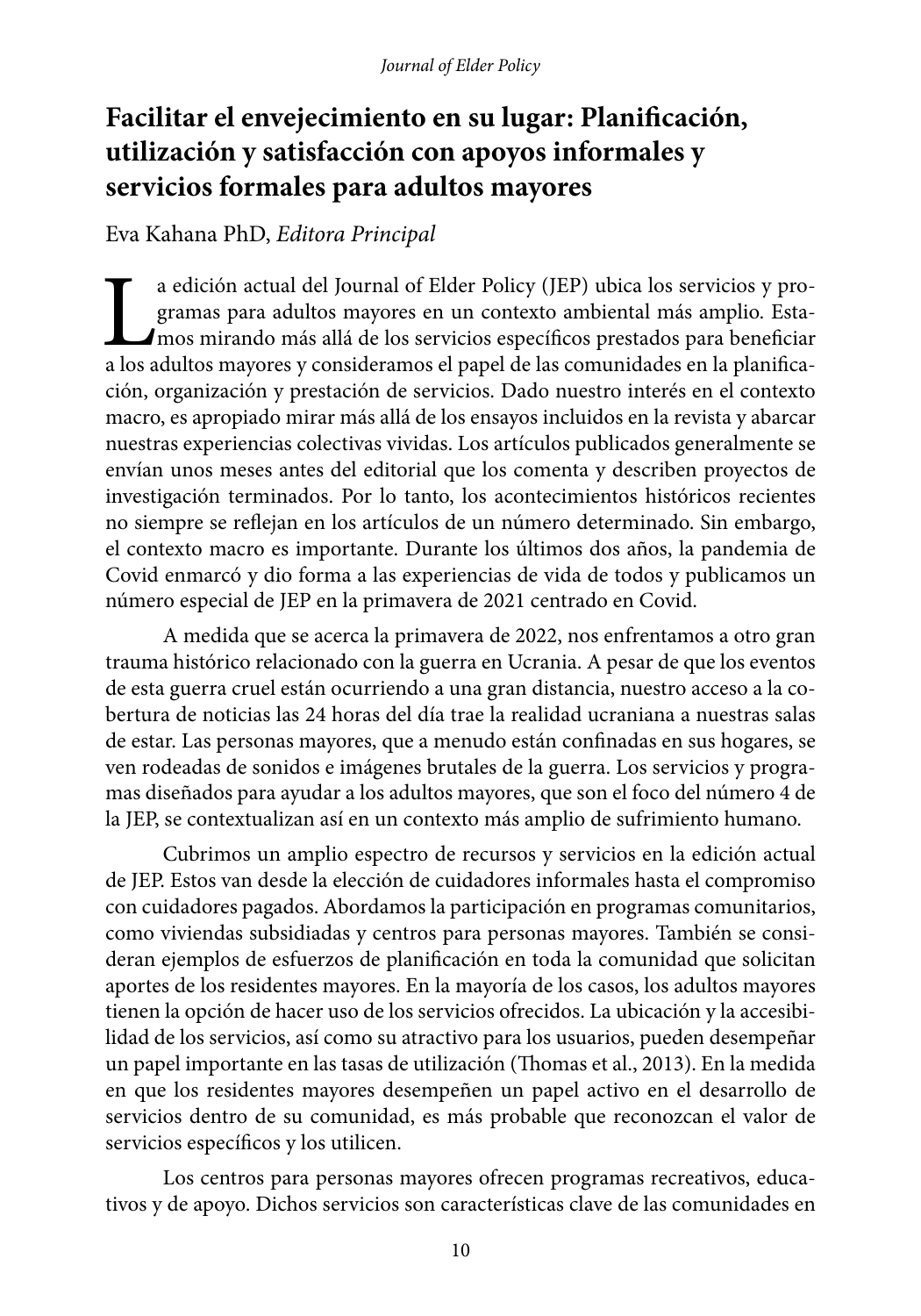las que viven los adultos mayores, a medida que envejecen en el lugar (Rowles, 2013). Los programas comunitarios brindan un contexto y pueden facilitar el envejecimiento en el lugar. En la medida en que los adultos mayores conozcan los programas existentes y los perciban como beneficiosos, es probable que los utilicen y les den vida (Wan & Odell, 1981). Los programas que las agencias y las comunidades diseñan para beneficiar a los adultos mayores solo son viables si los servicios son utilizados y apreciados. De manera similar, los apoyos y recursos informales también tienen beneficios solo si se aceptan y utilizan.

Los servicios que atraen a los jóvenes mayores (menores de 80 años) generalmente difieren de los que atraen a los mayores (mayores de 80 años) (Oswald et al., 2011). En la edición actual de JEP, también abordamos instancias de cambios forzados en entornos de protección. Una base importante de nuestra discusión se relaciona con dar voz y opciones a los adultos mayores en las formas en que facilitamos el envejecimiento en su comunidad (Iwarsson et al., 2007).

A medida que los adultos mayores envejecen, confían cada vez más en su entorno para familiarizarse y estar seguros (Finchum & Weber, 2000). Tal familiaridad puede mejorar su sensación de control y comodidad (Kirasic, 1991). Así, prefieren pasar tiempo en casa y encontrar congruencia entre sus necesidades y preferencias en el entorno físico en el que viven (Kahana, 1982). Adaptar el entorno de su hogar a sus necesidades y preferencias proporciona comodidad y refuerza la valoración del envejecimiento en el lugar. Incluso cuando se producen cambios adversos en el entorno del barrio, muchas personas mayores prefieren permanecer en su comunidad familiar (Gardner, 2011).

La edición actual de la JEP alcanza desde el adulto mayor individual a su comunidad. Consideramos los servicios existentes en función de la aceptación que obtienen de los residentes de la comunidad. Como tal, el trabajo que presentamos ofrece una perspectiva ecológica considerando el barrio como un lugar importante para envejecer en el lugar. El deseo de los adultos mayores de envejecer en su lugar, en su entorno hogareño familiar y generalmente agradable (Wiles et al., 2012). En consecuencia, envejecer en el lugar se asocia con la familiaridad y la conexión positiva tanto con el vecindario como con el entorno del hogar, en función de la congruencia con las preferencias y necesidades de la persona mayor (Kahana et al., 2003). Las elecciones que hacen los adultos mayores al aprovechar los servicios existentes versus ignorarlos o rechazarlos, en gran medida reflejan su evaluación de que el programa o servicio es congruente con sus necesidades y preferencias.

En mis editoriales anteriores, aproveché la oportunidad de conectarme con nuestros lectores a nivel personal y relacioné los temas que cubrimos en el Diario con mis propias experiencias vividas. Dada mi edad (81) y mis experiencias recientes como viuda que enfrenta algunos desafíos de movilidad, me siento como un observador participante en el mundo del envejecimiento en el lugar. Estoy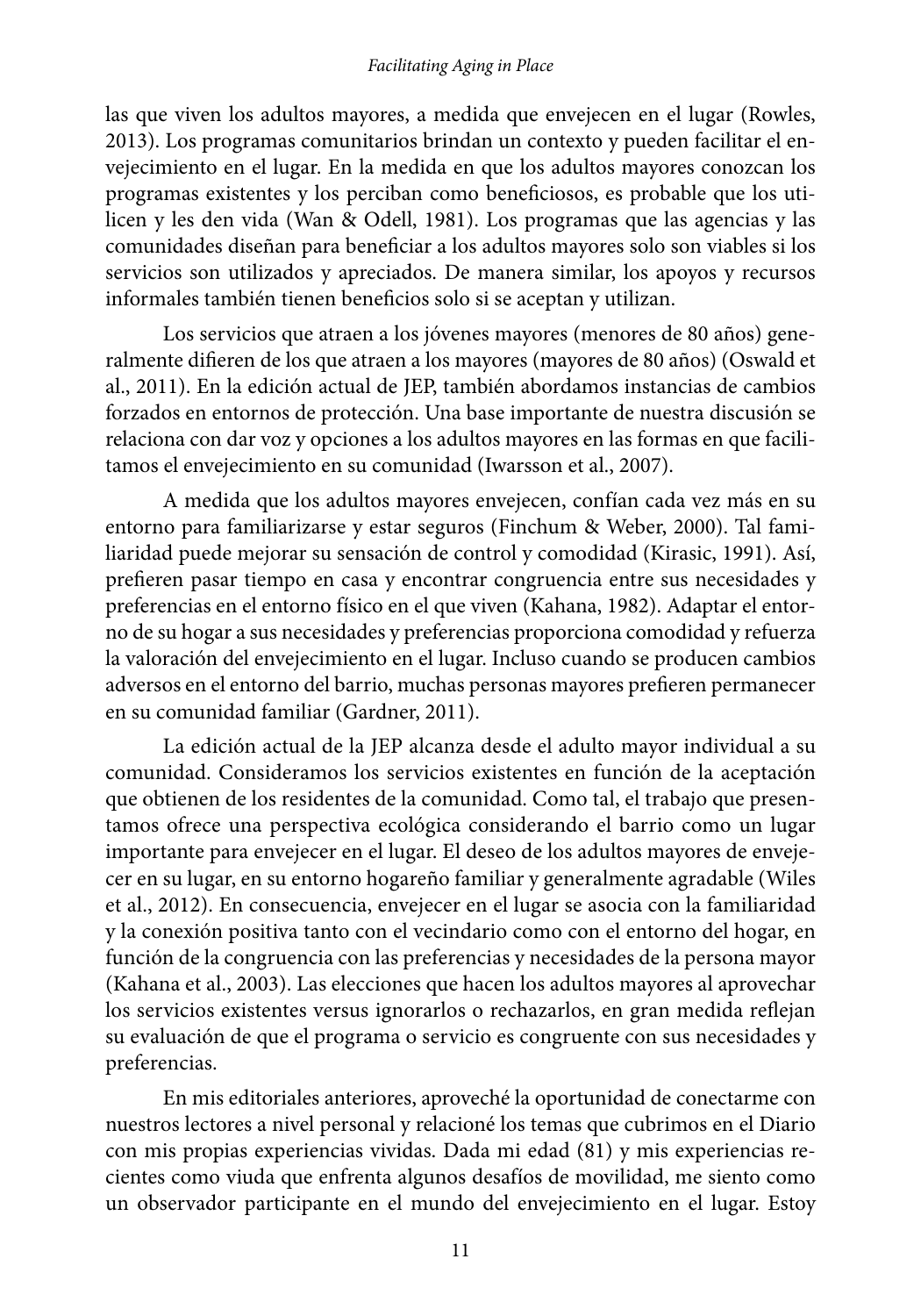agradecido de que mis perspectivas personales y experiencias vividas discutidas hasta ahora hayan resonado con nuestros lectores.

## **Un vistazo a mi experiencia vivida relacionada con el envejecimiento en el lugar y los tiempos en que vivimos**

**M**ientras miramos las noticias, en marzo de 2022, una imagen importante que vemos se relaciona con el flujo de refugiados que salen de Ucrania en condiciones duras y riesgosas. En su mayoría son mujeres jóvenes y de media que vemos se relaciona con el flujo de refugiados que salen de Ucrania en condiciones duras y riesgosas. En su mayoría son mujeres jóvenes y de mediana edad y tienen abuelas ancianas e hijos a cuestas. El número de nuestra revista se centra en programas y servicios destinados a facilitar el envejecimiento en el lugar. Las imágenes inquietantes que estamos viendo reflejan una interrupción de las oportunidades para envejecer en el lugar.

Las noticias de la guerra en Ucrania son muy importantes para mi pasado y se relacionan con mis experiencias vividas. Mi familia, incluidos mis padres, mi abuela de 80 años y yo, escapamos de Hungría después de la revolución de 1956. Yo tenía 15 años en ese momento. La Segunda Guerra Mundial terminó 11 años antes, pero se temía que los judíos fueran perseguidos nuevamente después de la Revolución Húngara.

Recuerdo dormir inquieto sobre colchones en el suelo en un centro de refugiados en Viena, Austria. Nosotros también tuvimos que dejar atrás todas nuestras posesiones. Mis padres no estaban de acuerdo en llevarse un reloj de oro y anillos de matrimonio, ya que tenían miedo de que los atraparan portando joyas y los acusaran de contrabando. Recuerdo no saber en qué país nos acogería. Estábamos agradecidos de ser aceptados como inmigrantes en los Estados Unidos. Mi difunto padre, que era tasador de antigüedades en Hungría, solo pudo encontrar trabajo como lavaplatos en Estados Unidos. Pero pude realizar mis sueños de poder estudiar y convertirme en científica. Las imágenes que estoy viendo me recuerdan a mi abuela, la vulnerabilidad de las personas mayores y la falta de consideración por su fragilidad en tiempos de guerra. Espero que la guerra termine con pocas perturbaciones adicionales en la vida de las víctimas.

Estoy muy agradecida de seguir trabajando, escribiendo y haciendo oír mi voz. Nuestra universidad tenía un programa de incentivos para la jubilación de los docentes y muchos pensaron que, como el docente de mayor edad en mi departamento (81 años), presentaría una solicitud. Pero no fui tentado. Las perspectivas de continuar enseñando, asesorando y escribiendo simbolizan la importancia y sirven como recompensas mucho mayores para mí (Scarpa et al., 2021). Disfruto particularmente de la colaboración continua en subvenciones y publicaciones con mis antiguos alumnos.

Desde que publicamos el último número de la JEP que se centró en el impacto de la pandemia de Covid en los adultos mayores, los problemas relacionados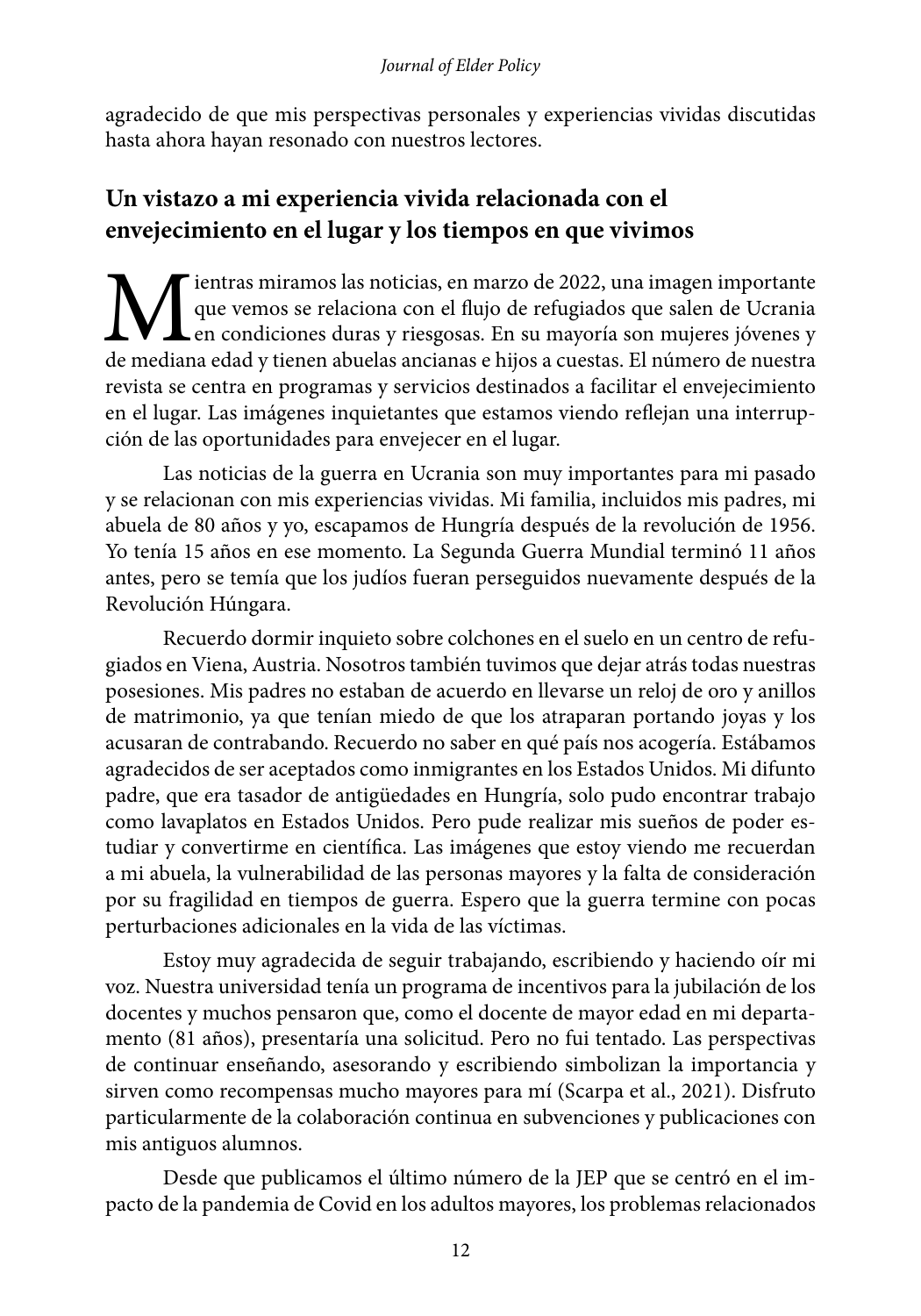con la pandemia se habían intensificado. La variante reciente del virus Omicron ha sido extremadamente contagiosa y representó una gran amenaza para el bienestar de los adultos mayores durante el invierno de 2022 (Kupferschmidt & Vogel, 2022). Aunque el número de infecciones, a partir de marzo de 2022, está disminuyendo, el virus continúa representando una amenaza para la vida de los adultos mayores.

Reflexionando sobre mi experiencia vivida, tengo un año sabático este invierno, pero cancelé los planes para viajar a Florida y trabajar en un clima más templado debido a las preocupaciones sobre Covid. Antes de la muerte de mi esposo, Boaz, en noviembre de 2020, normalmente pasábamos 6 semanas o más en Florida cada invierno. Este año me quedé en casa y seguí trabajando y disfruté de mis interacciones con mi familia y mis estudiantes de posgrado.

Agradezco los muchos comentarios de condolencias que recibí de los lectores, relacionados con el fallecimiento de mi amado esposo, Boaz. Hay numerosas publicaciones que aparecieron el año pasado en las que había trabajado y que lo incluyen como coautor. Recibió el premio Lifetime Contribution Award de Ohio Network on Aging póstumamente el año pasado. De alguna manera, sus aportes profesionales confirman su presencia continua en mi vida. Era una persona muy buena y tranquila y sigo sintiendo su apoyo y su presencia constructiva.

Como estoy en año sabático, no enseñé este invierno. Sin embargo, asisto a numerosas reuniones de comités e interactúo con mis asistentes graduados principalmente a través de Zoom. Me ofrecí para supervisar a otros tres estudiantes graduados durante este semestre sabático y ahora tengo seis asistentes asignados al Centro de Investigación de Cuidado de Ancianos que dirijo. Encuentro que ser mentor de estudiantes de posgrado es un esfuerzo muy gratificante. Para los estudiantes de posgrado, aprender a publicar sus investigaciones es un requisito cada vez más importante para obtener un trabajo académico.

Mis otras interacciones significativas son con mi hijo Jeffrey, su esposa y sus dos hijos que viven en Cleveland. Mis nietos ahora están vacunados y, a diferencia del año pasado, asisten a la escuela en persona. Los hemos estado haciendo pruebas de Covid todos los viernes por la tarde, y dado que hasta ahora han estado sanos, ellos, junto con sus padres, me visitan todos los fines de semana. Mi nieto mayor, Zeke (14 años) tiene autismo y ha estado luchando contra la ansiedad durante la pandemia. Sin embargo, sus padres y yo disfrutamos pasar tiempo con él. Su hermano menor, Rafi (11 años) es muy estudioso y trae alegría a mi hogar tocando el violín.

Los sábados por la noche cenamos en mi casa y después jugamos al scrabble trigeneracional, con Rafi casi siempre como ganador. Reflejando diferentes perspectivas y experiencias generacionales, propongo palabras que me son familiares, satisfecha con mi vocabulario afinado por muchos años de lectura. La generación intermedia, los padres de Rafi, tienen un amplio vocabulario, pero también buscan palabras inusuales propuestas en un diccionario. Rafi tiene una computadora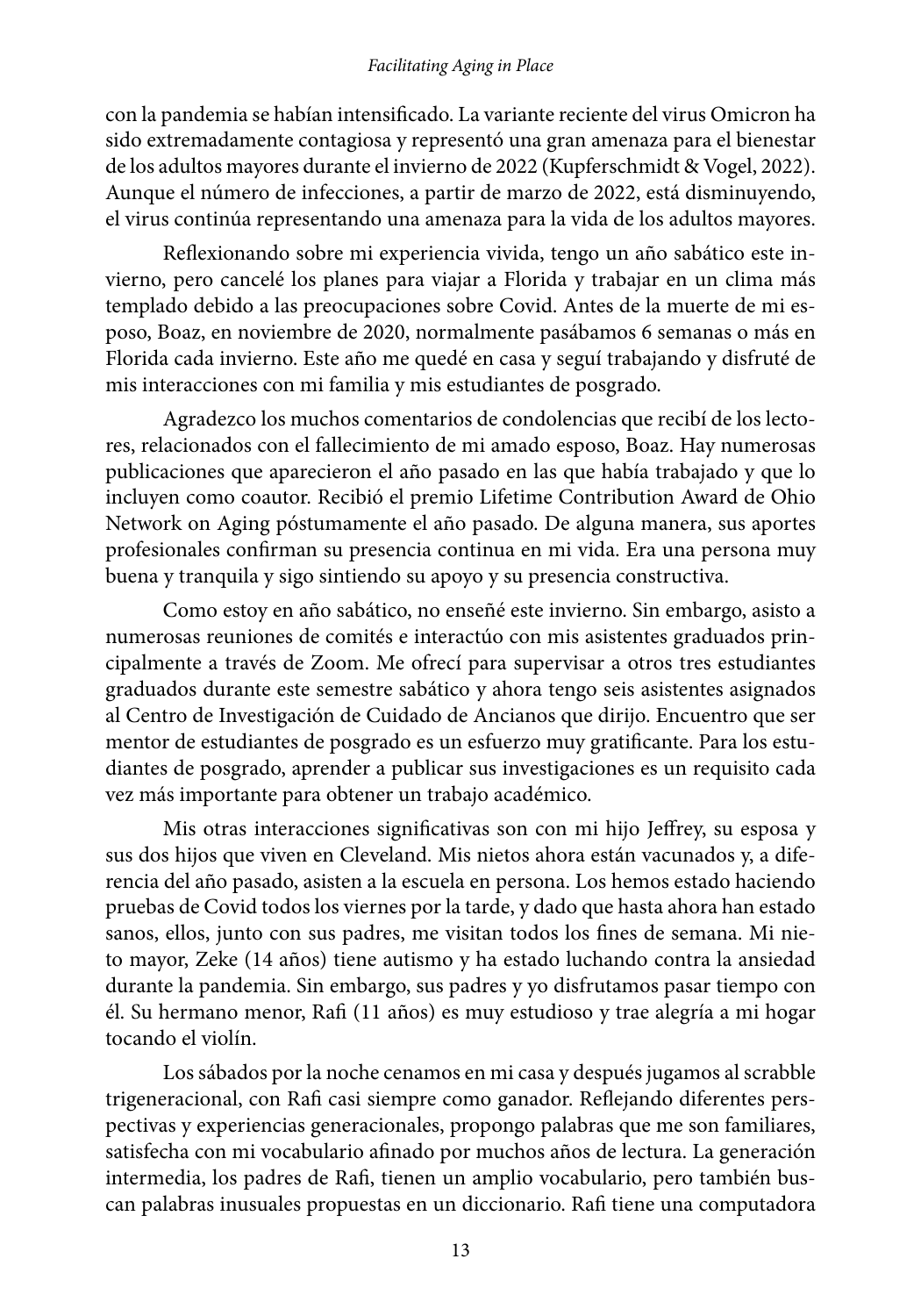portátil a su lado donde revisa las palabras raras. Esto ilustra las diferencias en la socialización de distintas cohortes de edad. Celebramos las buenas elecciones de palabras de todos.

Interactúo con mi hijo menor, Michael, que vive en Filadelfia, por correo electrónico y por teléfono. De vez en cuando también visito a mis 5 nietos en Filadelfia por Zoom. Nuestra esperanza es visitarlos el próximo verano.

Mi cirugía de reemplazo de cadera necesaria ahora se pospuso varias veces debido a la epidemia de Covid (Ulimonenen al., 2021). Camino con un bastón o un andador y trato de tener mucho cuidado de no caerme, particularmente con la nieve y el hielo del invierno afuera. Dado que la mayoría de los hospitales abrieron sus puertas a la cirugía electiva recientemente, decidí esperar hasta que el clima sea más cálido y me sienta cómodo para ingresar voluntariamente a un entorno médico.

Hace poco cumplí 81 años y por lo tanto encajo en el tema de este número. Estoy envejeciendo en el lugar. Hace 36 años que vivo en mi casa y no quiero pensar en irme o reducir mi espacio. Actualmente no utilizo ningún servicio social formal. Sin embargo, me beneficio de los servicios comerciales que se han vuelto populares durante Covid, como las conferencias Zoom y la entrega de comestibles. La confianza en Zoom me permite evitar viajar a mi oficina que se ha vuelto difícil debido a mis limitaciones de movilidad. Ordeno comestibles semanalmente en línea. Además, durante el invierno mis hijos insistían en que me llevaran a hacer los mandados, mientras haya hielo y nieve. En algunas ocasiones, tuve la tentación de conducir mi automóvil, pero al final me quedé en casa y pedí que me llevaran. Con el clima más cálido, pude conducir a la tienda de comestibles la semana pasada. Se sintió como una aventura bienvenida.

## **Perspectivas gerontológicas sobre los servicios que facilitan el envejecimiento en el lugar incluidos en la edición actual de la JEP**

In tema importante en el que nos centramos en la edición actual de JEP es el aspecto voluntario de la participación en el programa y la dimensión subyacente del locus de control. Aunque en general se entiende que los servicios informales y el cuidado reflejan mayores oportunidades de elección para los beneficiarios de servicios de edad avanzada que los servicios formales, hay relativamente pocos intentos de considerar simultáneamente los programas de servicios formales e informales. Las perspectivas ecológicas nos permiten mirar el contexto de la comunidad de maneras más amplias que permiten la consideración de la comunidad en general que habitan los adultos mayores. Un buen ejemplo de tales perspectivas se ofrece en el artículo de Brian Sweeney: "Anclados, pero desplazados: vivienda asequible y envejecimiento en un lugar gentrificado". Este documento considera las experiencias de los adultos mayores con la comunidad en general, incluso cuando se benefician de viviendas subsidiadas.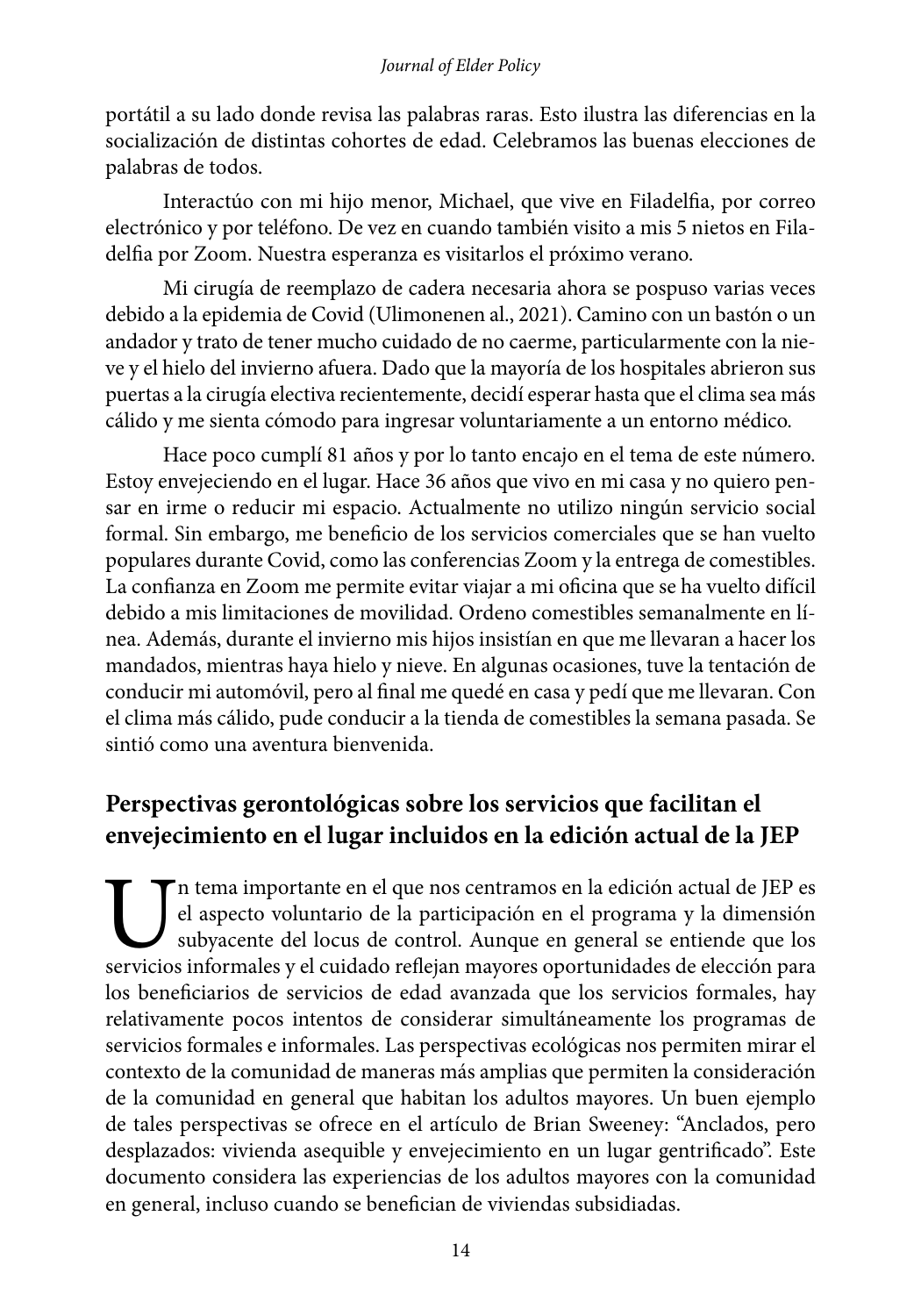Otra característica única del número actual es la consideración simultánea de las perspectivas de los adultos mayores que requieren servicios, sus familiares y representantes de la comunidad en general que están involucrados en la planificación de servicios y políticas para adultos mayores.

Con base en los artículos incluidos en esta edición de JEP, obtenemos una visión más cercana y estructurada de los desafíos interpersonales y organizacionales involucrados en ayudar a los adultos mayores a envejecer en su hogar. Las personas mayores y sus familias deben tomar decisiones difíciles. Las organizaciones que desarrollan servicios y políticas para garantizar el bienestar de los adultos mayores vulnerables también enfrentan desafíos para garantizar la utilización y satisfacción del servicio.

Los artículos incluidos en este número de JEP representan diversas orientaciones disciplinarias de autores y diversas metodologías. La información se recopila tanto de los planificadores y proveedores de servicios como de los usuarios de servicios y grupos de adultos mayores que solo anticipan la utilización de servicios futuros.

El presente número de JEP aborda el contexto comunitario del envejecimiento en el lugar y plantea preguntas sobre la congruencia percibida por los ancianos entre los programas y servicios y las preferencias y necesidades de los adultos mayores. También tenemos documentos integrados en el contexto comunitario y ambiental más amplio. Por lo tanto, aprendemos que incluso los programas cuidadosamente diseñados e implementados no siempre obtienen aceptación o una amplia utilización. Esperamos que los ejemplos proporcionados sobre la intersección entre los programas de servicio comunitario y su aceptación por parte de los adultos mayores que envejecen en el lugar ofrezcan un amplio panorama de oportunidades para envejecer en el lugar en la propia comunidad.

A continuación, proporciono una breve sinopsis de los artículos incluidos en este número:

### **El niño elegido: características de los cuidadores familiares seleccionados a edades tempranas para cuidar a sus padres**

### *Joanne R. Campione, PhD, MSPH y Katarzyna A. Zebrak, PhD*

Si bien sabemos que los miembros de la familia asumen una gran parte de las responsabilidades del cuidado de los adultos mayores, rara vez se discute cómo se elige al cuidador familiar. Los autores exploraron este tema poco estudiado al identificar a los cuidadores que han sido conscientes de su obligación de cuidar desde la infancia. Llaman a estos individuos cuidadores de "niños elegidos". Estos cuidadores designados tenían menos probabilidades de estar empleados, menos probabilidades de recibir cuidado de relevo y estaban más molestos por la angus-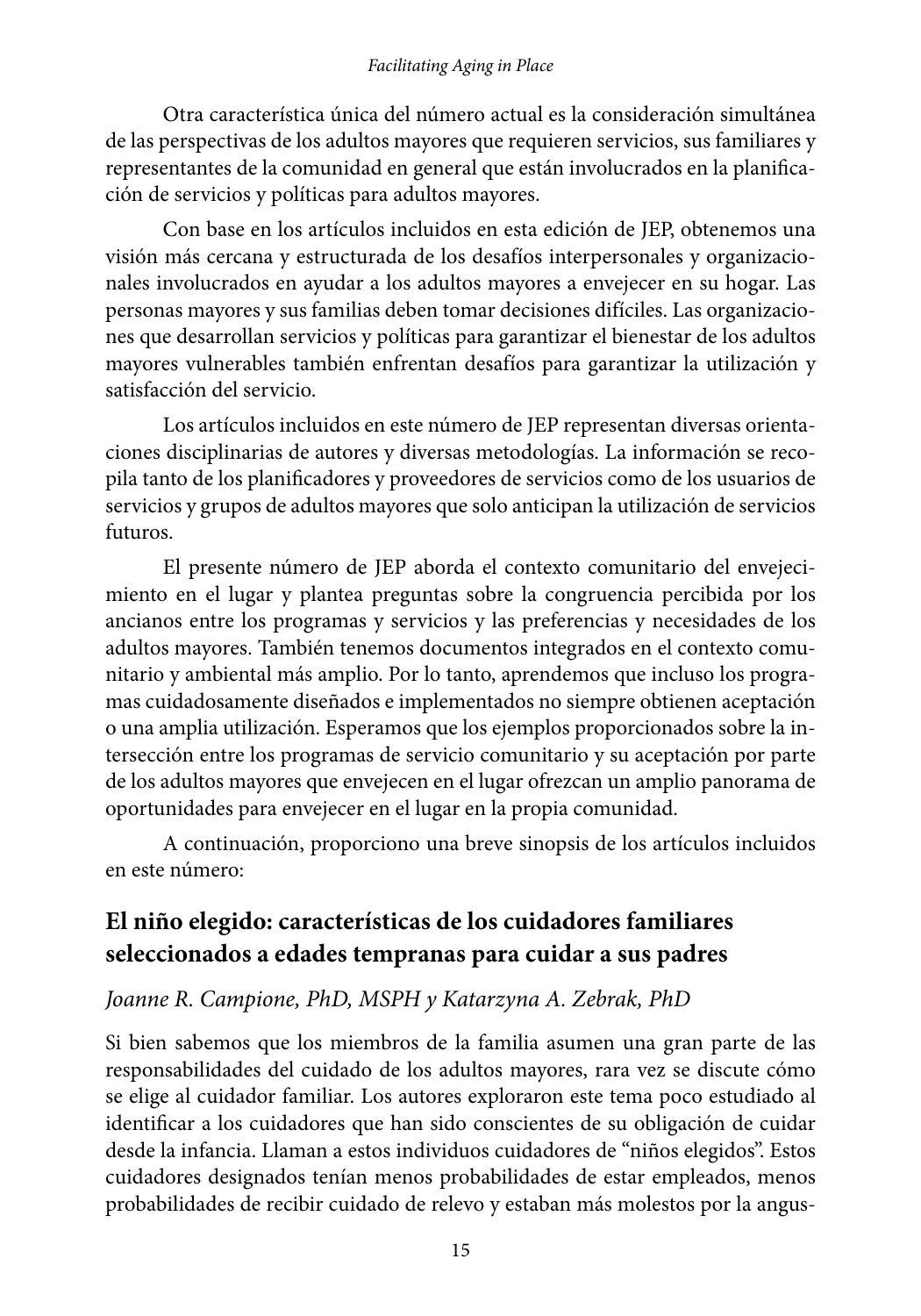tia emocional que los cuidadores que no eran cuidadores de "niños elegidos". Los hallazgos de este estudio respaldan investigaciones anteriores que muestran que los cuidadores que sienten que no tienen opciones en sus responsabilidades tienen un mayor riesgo de depresión, angustia y ansiedad. Los autores concluyen con recomendaciones de políticas que alientan a las organizaciones comunitarias y de atención médica a identificar la motivación de un cuidador para cuidar y ofrecer apoyo en el desarrollo de estrategias activas de afrontamiento. Además, sugieren que se debe ofrecer una compensación financiera más amplia a los cuidadores que ya no pueden trabajar o que pueden haber reducido las horas de trabajo debido a sus responsabilidades de cuidado.

### **¿Un consuelo o una amenaza? Cómo los italianos mayores ven a los asistentes de cuidado de ancianos en el hogar**

### *Anne Barrett, PhD y Katia Vecchione, MS, RN*

El estudio de Barrett y Vecchione examina las opiniones de los italianos mayores sobre las asistentes de cuidado de ancianos en el hogar llamadas badanti, que a menudo son mujeres inmigrantes. Su abordaje es interesante ya que explora las opiniones de los adultos mayores que aún no han recibido atención de tales asistentes. A pesar de no haber recibido atención, los participantes tenían fuertes opiniones sobre los badanti. Estas percepciones eran tanto positivas como negativas. Aquellos que sabían de amigos o familiares que recibieron atención de badanti a menudo compartieron opiniones positivas. Aquellos que expresaron opiniones negativas percibieron a los badanti como amenazas a su independencia. Además, algunos adultos mayores no se sentían cómodos con la entrada de un extraño en su espacio (hogar), particularmente un trabajador inmigrante. Sorprendentemente, algunos participantes compartieron que preferirían recibir atención de profesionales en un asilo de ancianos. Los temores y las preocupaciones acerca de los asistentes formales para el cuidado de personas mayores resaltan las ansiedades sobre la interrupción del envejecimiento en el lugar.

### **Perspectivas de los residentes y sus familias sobre el cierre y la reubicación involuntarios de los establecimientos de salud**

*Raven H. Weaver, PhD, Karen A. Roberto, PhD, Nancy Brossoie, PhD, y Pamela B. Teaster, PhD*

Este documento examinó los impactos de la descertificación y el cierre de instalaciones en los residentes y sus familias. Utilizando un enfoque cualitativo, los autores entrevistaron a 27 residentes y 93 familiares de dos establecimientos que perdieron su certificación. Las entrevistas se centraron en las percepciones de la reubicación, los desafíos y factores estresantes de la reubicación y los efectos fí-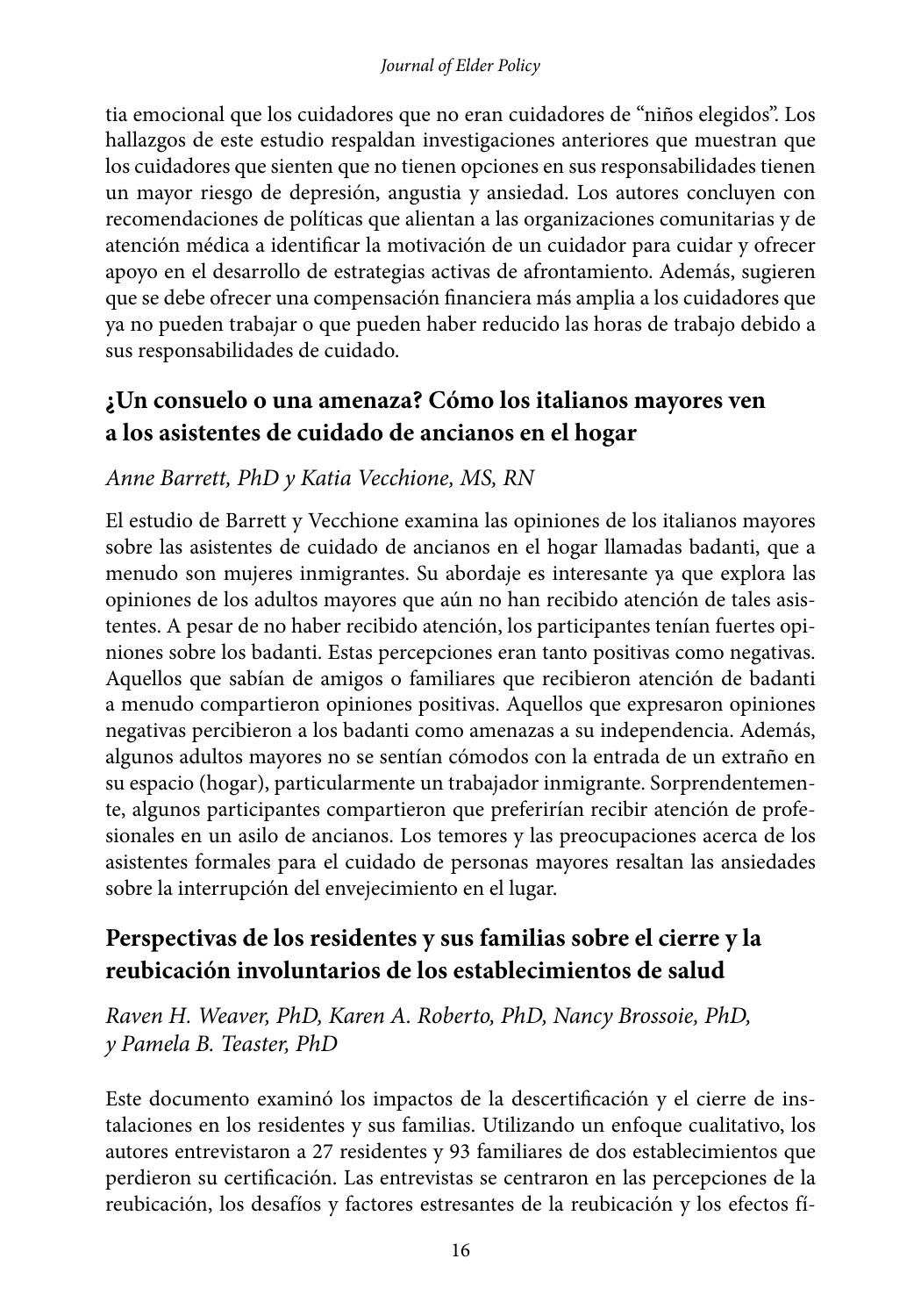sicos y mentales en los residentes. De su análisis surgieron cuatro temas: 1) conciencia de la necesidad de reubicarse, 2) notificación de la necesidad de reubicarse, 3) participación en las decisiones de reubicación y 4) factores estresantes de la reubicación (p. ej., distancia de la familia, pérdida de amigos). En muchos casos, la familia y los residentes no fueron alertados de manera oportuna de que la instalación estaba cerrando y no recibieron ninguna notificación de adónde se trasladaría al residente. Con base en sus hallazgos, los autores sugieren recomendaciones de políticas que incluyen beneficios de notificación oportuna, transparente y específica sobre cierres, participación de la familia y los residentes en la decisión sobre nuevos arreglos y asistencia con el apoyo físico de la mudanza.

Este documento llama la atención sobre la importancia de la comunicación para ayudar a amortiguar los factores estresantes de la reubicación forzosa. La necesidad de una colocación institucional plantea grandes factores de estrés para los adultos mayores que ya no pueden envejecer en el lugar. Sin embargo, una nueva reubicación involuntaria plantea factores estresantes adicionales que representan la pérdida de control y la imprevisibilidad.

### **¿Por qué los adultos mayores no utilizan los centros para mayores? Evidencia de los adultos mayores de 50 años en Massachusetts**

### *Ceara Somerville, MS, Nidya Velasco Roldán, MS, Cindy N. Bui, MS, Caitlin Coyle, PhD y Jan Mutchler, PhD*

Utilizando datos de adultos mayores de 50 años o más que viven en la comunidad en ocho comunidades de Massachusetts, Somerville y sus colegas se propusieron identificar las razones de la no participación en los centros locales para personas mayores. Sus resultados encontraron que los que no asistieron probablemente eran más jóvenes, hombres, con buena salud física y mental y residían en sus vecindarios por períodos más cortos en comparación con los asistentes. Las razones declaradas para la no asistencia incluyeron que los encuestados sintieran que no tenían la edad suficiente, que no tenían necesidad o interés, que no tenían tiempo, que no estaban familiarizados con la programación y que no tenían a nadie con quien asistir. Un pequeño subconjunto de la muestra compartió que todavía estaban trabajando, o tenían problemas de salud, no tenían transporte, que el centro tenía horarios inconvenientes y que el centro no satisfacía sus necesidades. Los autores brindan recomendaciones para los centros que pueden ayudar a reclutar a los no asistentes actuales y futuras cohortes de adultos mayores. Sugieren que los centros deben eliminar los requisitos de edad para fomentar la integración de edades, basarse más en los intereses o servicios, ampliar el transporte y modificar sus horarios para adaptarse a las necesidades de los adultos mayores actuales y futuros. Por lo tanto, parece que la falta de utilización del programa se basa en parte en el atractivo del programa y en parte debido a la conveniencia.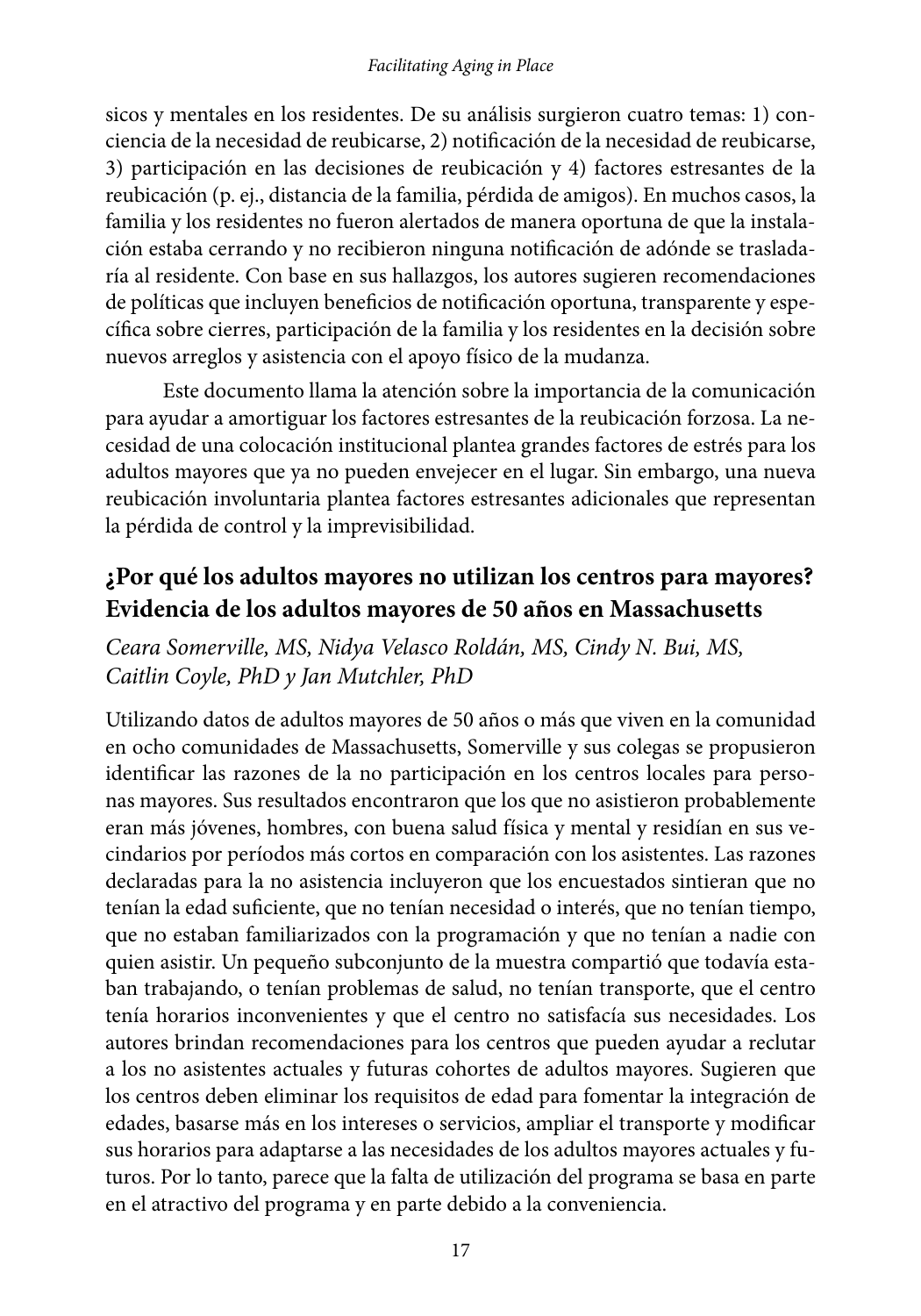## **Movilización de una comunidad para desarrollar un plan maestro integral para el envejecimiento**

*Sallie Allgood, PhD, RN, Ryan Lavalley, PhD, OTR/L, Cassandra Dictus, MPH, BSN, RN, Janice Tyler, BA y Cherie Rosemond, PhD*

Este documento presenta un estudio de caso del desarrollo de un Plan Maestro para el Envejecimiento (MAP) en una comunidad de Carolina del Norte. Un MAP es una guía para crear una comunidad amigable para los adultos mayores. Este documento nos guía a través de los pasos que tomaron los investigadores para involucrar a los adultos mayores en el desarrollo del MAP. Los adultos mayores residentes en la comunidad fueron incluidos en las fases de diagnóstico, planificación, implementación y evaluación. Los residentes mayores expresaron sus puntos de vista sobre los bienes y necesidades de la comunidad. Por ejemplo, las preocupaciones incluyeron la seguridad y la accesibilidad para peatones de los vecindarios, problemas de transporte, vivienda (asequibilidad, diseño habitable), aislamiento social y acceso y conocimiento de los servicios comunitarios (salud y envejecimiento). También se proporcionaron detalles sobre la planificación e implementación de iniciativas adaptadas a las personas mayores. Este estudio de caso proporciona una guía útil para otras comunidades que deseen desarrollar iniciativas más amigables con las personas mayores que incluyan asociaciones entre organizaciones comunitarias públicas, privadas y sin fines de lucro.

## **Planificación Regional para el Envejecimiento en el Lugar: Percepciones de los Adultos Mayores sobre las Necesidades y Conciencia de los Servicios para el Envejecimiento en el Estado de Washington**

### *Cory Bolkan, PhD, Raven H. Weaver, PhD, Eunsaem Kim, PhD y Bidisha Mandal, PhD*

El artículo de Bolkan y sus colegas exploró las perspectivas del envejecimiento en el lugar (AIP, por sus siglas en inglés) de 252 adultos mayores que viven en la comunidad (mayores de 60 años) que viven en una región de cinco condados en el suroeste del estado de Washington. Mediante entrevistas telefónicas, los autores evaluaron el acceso a los servicios de salud, las necesidades de apoyo funcional y el conocimiento de las fuentes de apoyo. Sus resultados indicaron que casi un tercio de los participantes tenían necesidades de atención no satisfechas, y la mayoría de las necesidades estaban relacionadas con el mantenimiento del hogar. Esta necesidad aumentó con la mala salud, pero disminuyó para aquellos con un conocimiento adecuado de los servicios para el envejecimiento. Desafortunadamente, muchos encuestados no conocían los servicios locales y no sabían dónde obtener ayuda en caso de necesitarla. La mayoría indicó que confiarían en los miembros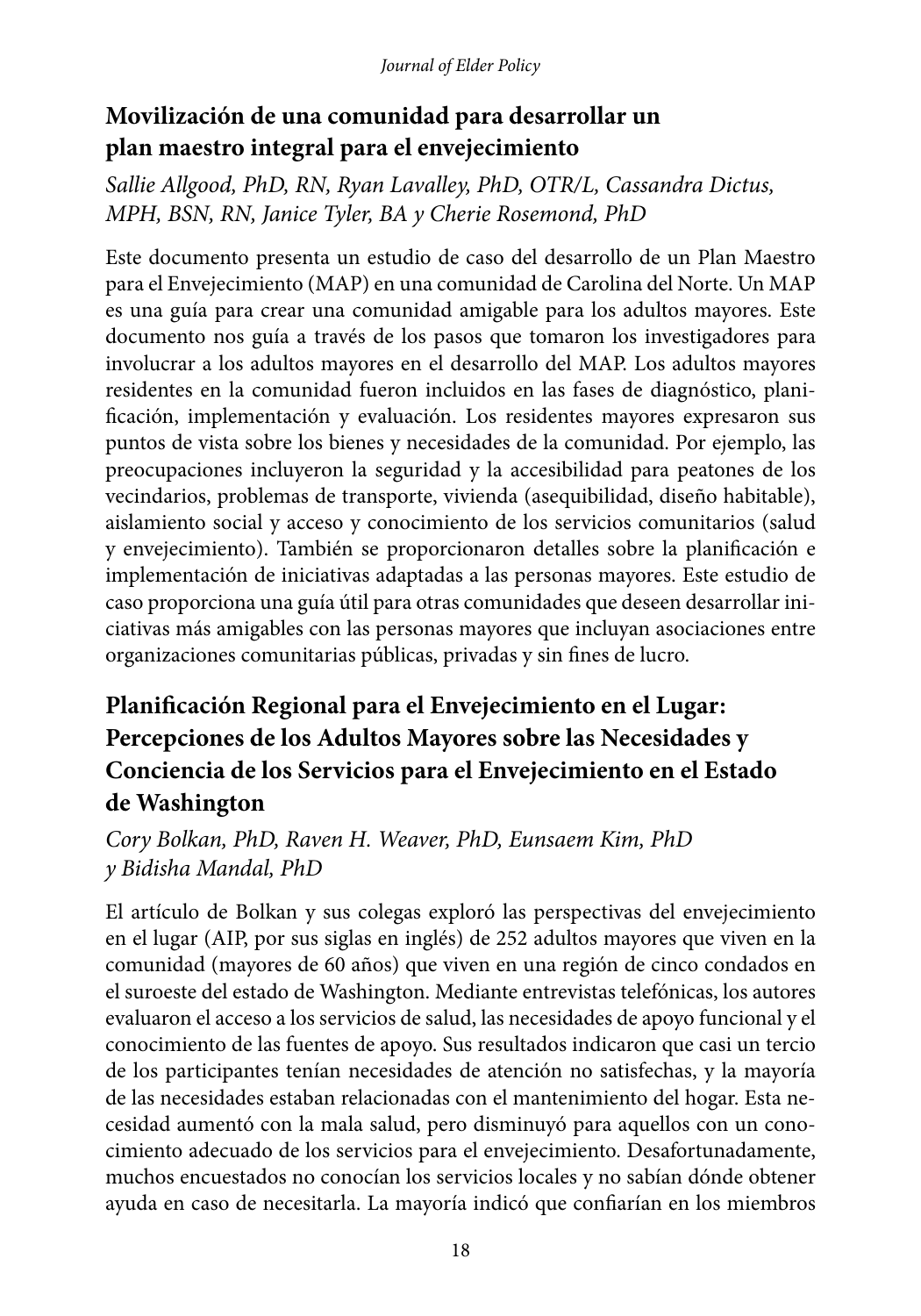de la familia si necesitaran ayuda, seguida de los servicios del gobierno o de la comunidad o referencias de profesionales médicos. Los autores sugieren que las agencias locales de envejecimiento y los entornos de atención de la salud deberían asociarse para educar a los adultos mayores sobre los servicios disponibles para apoyar a AIP que no sean miembros de la familia.

## **Anclados pero desplazados: vivienda asequible y envejecimiento en un lugar en proceso de gentrificación**

### *Brian N. Sweeney, PhD*

El artículo de Sweeney aborda la "gentrificación", que es un concepto fundamental de la sociología urbana y se relaciona con el cambio social en las áreas urbanas que probablemente tendrá un impacto en la vida de los adultos mayores que, en función de sus ingresos limitados, representan un grupo económicamente precario. Sweeney realizó un estudio etnográfico de adultos mayores que vivían en dos edificios de alquiler controlado en un barrio aburguesado de la ciudad de Nueva York. Los ancianos residentes de estos edificios estaban agradecidos de poder continuar viviendo en sus hogares familiares y envejecer en vecindarios que tienen costos de vida relativamente altos. Al mismo tiempo, estaban preocupados por los cambios adicionales en el vecindario que podrían representar una amenaza para su envejecimiento en el lugar. Incluso si pueden continuar pagando el alquiler, existen otros costos de gentrificación, como el aumento de los costos de los comestibles que podrían representar una amenaza. El modelo conceptual de Rosenwohl-Mack y colegas que cita el autor ofrece un marco explicativo útil para el envejecimiento en el lugar. Los adultos mayores identificados en este documento se describen como "anclados y, sin embargo, simultáneamente desplazados". Esta caracterización puede estar relacionada con la ausencia de otras personas mayores en el barrio, lo que genera una segregación por edad y una forma de desplazamiento. Este documento también aborda la desigualdad racial en la vivienda y el envejecimiento en el lugar. Sweeney concluye el documento preguntando: "En una era de gentrificación urbana y creciente desigualdad económica, ¿cómo pueden las políticas abordar mejor las necesidades de los residentes mayores de la ciudad que desean envejecer en el lugar?"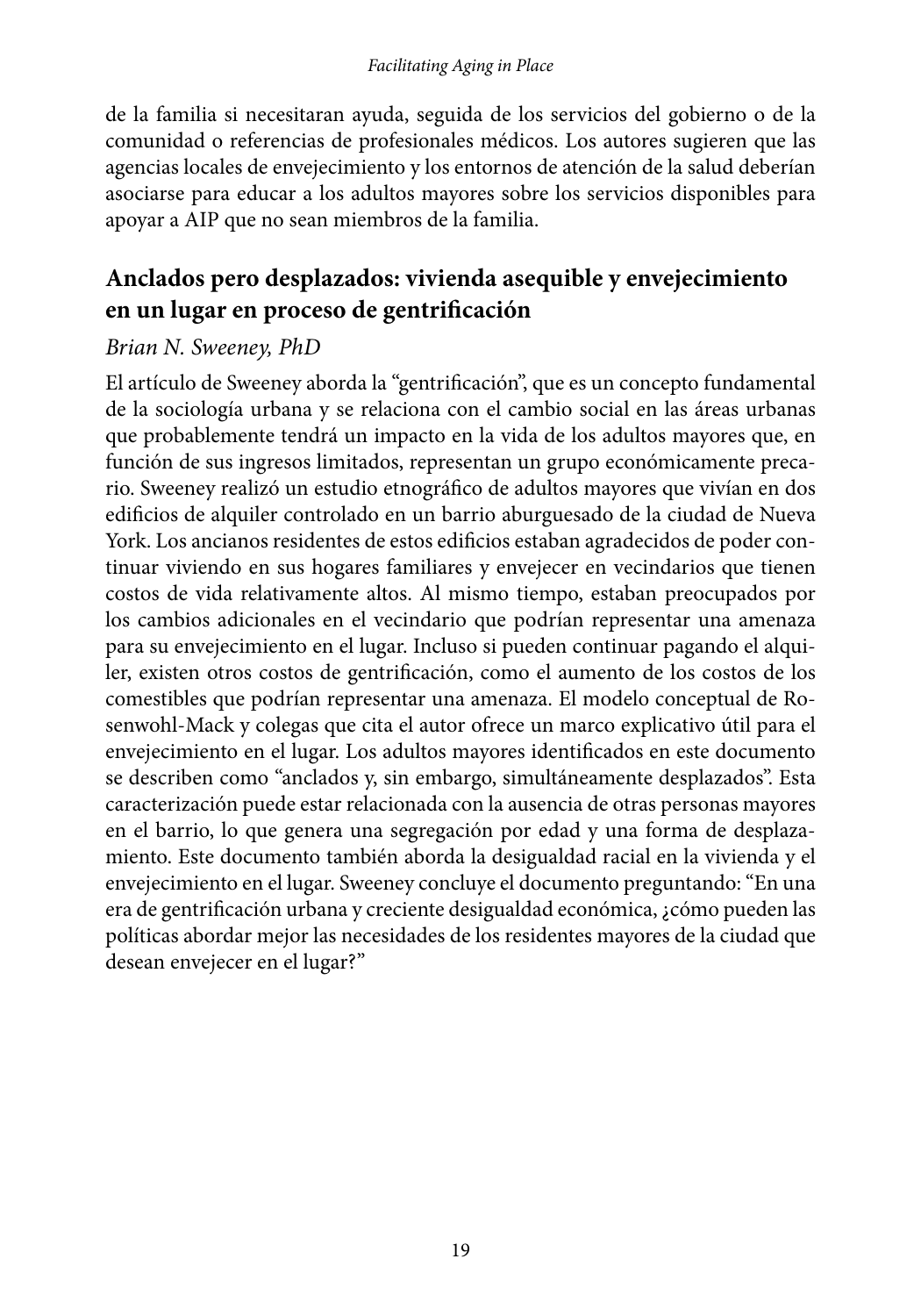## 促进就地养老:面向老年人的非正式支持 和正式服务的规划、利用以及满意度

Eva KAHANA 博士, 主编

本期《老年政策杂志》(JEP)将面向老年人的服务和项目置于更广泛的 环境情境中。 我们不仅关注让老年人受益的特定服务,还考量了社区在 服务规划、组织和交付中的作用。鉴于我们对宏观情境的关注,除了本刊 收录的文章,将我们的集体生活经历也纳入探讨范围内是合适的。待发表 的文章通常在社论撰写前几个月提交,并描述已完成的研究课题。因此, 近期的历史事件并不总是反映在研究特定问题的文章中。尽管如此,宏观 背景是重要的。过去两年里,新冠疫情大流行建构并塑造了每个人的生活 经历,我们在 2021 年春季出版了以Covid为重点的 JEP 特刊。

随着 2022 年春天的到来,我们正面临与乌克兰战争相关的另一重大历史 创伤。尽管这场残酷战争发生在遥远的地方,但我们对全天候新闻报道的 获取将乌克兰的现实带入了我们的客厅。经常居家的老年人因此被残酷的 战争声响和图像所包围。JEP 第4期内容聚焦于旨在帮助老年人的服务和 计划,这些服务和计划因此被置于更大的人类苦难情境中。

我们在本期 JEP 中涵盖了广泛的资源和服务。研究范围包括非正式照顾者 的选择和有偿照顾者的参与。我们研究了社区计划中的参与,例如补贴住 房和老年人中心。考量的实例包括征求老年居民意见的社区规划工作。在 大多数情况下,老年人可以选择使用所提供的服务。服务的位置和可获取 性以及其对用户的吸引力能在利用率方面发挥重要作用(Thomas et al., 2013)。如果老年居民在社区内的服务发展中发挥积极作用,他们就更有 可能认可特定服务的价值并加以利用。

老年中心提供一系列娱乐性、教育性和支持项目。鉴于老年人就地养老, 此类服务是其所居住社区的关键特征(Rowles, 2013)。社区项目为就 地养老提供了情境,并能促进就地养老。如果老年人了解现有项目并认 为其是有益的,他们很可能会利用这些项目,让其真正发挥作用(Wan & Odell, 1981)。机构和社区为使老年人受益而设计的项目只有在服务得 到使用和赞赏的情况下才可行。同样,非正式的支持和资源也只有在被接 受和利用时才具有价值。

针对较年轻的老年人(80 岁以下)和较年长的老年人(80 岁以上)的服 务通常有所不同(Oswald et al., 2011)。本期 JEP 中,我们还研究 了关于保护性环境下的强制变化的实例。我们所探讨的一个重要基础有 关于以促进老年人在其社区就地养老的方式给予老年人发言权和选择权 (Iwarsson et al., 2007)。

随着年龄的增长,老年人越来越依赖其环境来获取熟悉感和安全感(Fin-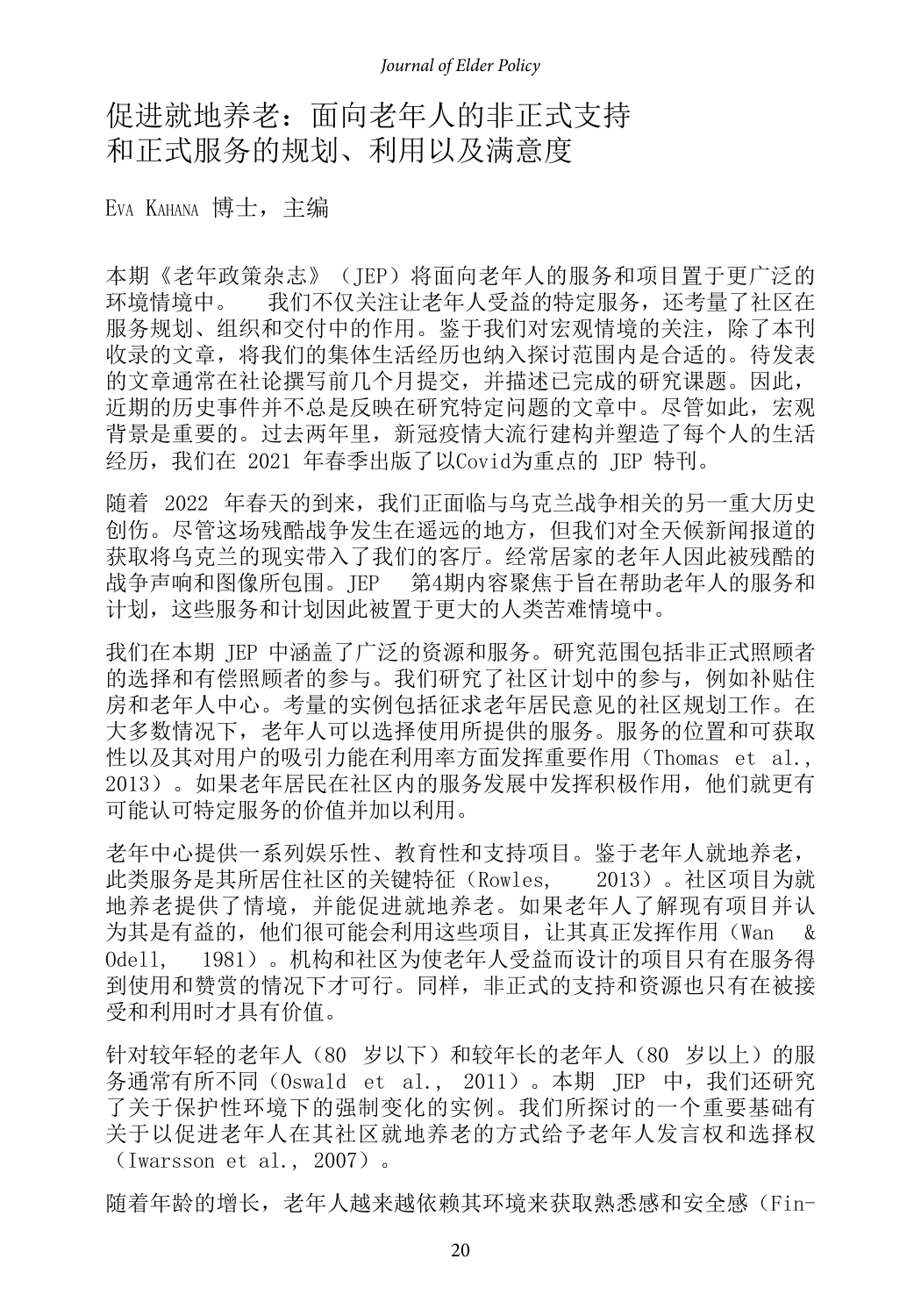chum & Weber, 2000)。这种熟悉感能增强他们的控制感和舒适感(Kirasic,1991)。因此,他们更愿意花时间在家,并在他们所居住的物理环 境中找到其需求和偏好之间的平衡(Kahana,1982)。将他们的家庭环境 适应其需求和偏好,这能提供舒适感并加强就地养老的价值。即使邻里环 境发生不利变化,许多老年人也更愿意留在其熟悉的社区(Gardner, 2011 )。

本期 JEP从个体老年人延伸到他们的社区。我们根据社区居民对现有服务 的接受程度来衡量现有服务。照此,我们收录的文章提供生态视角,将社 区视为就地养老的重要场所。老年人希望在他们熟悉且大体受欢迎的家庭 环境中养老(Wiles et al., 2012)。因此,基于老年人偏好和需求的一 致性, 就地养老有关于社区和家庭环境的熟悉度以及积极联系(Kahana et al., 2003)。老年人在利用、忽视或拒绝现有服务时所做的选择,在很大 程度上反映了他们对"项目或服务是否符合其需求和偏好"的评估。

在我之前撰写的社论中,我将社论内容与我们的读者建立人际联系,并将 期刊所覆盖的主题与我自己的生活经历联系起来。鉴于我的年龄(81 岁) 以及我作为一名应对某些流动性挑战的遗孀经历,我觉得自己是就地养老 环境中的一名参与者和观察者。我很感激迄今为止所探讨的我的个人观点 及生活经历与读者产生了共鸣。

简要描述我在就地养老方面的生活经历以及我们所处的时代

当我们观看2022 年 3 月的新闻时,一个主要的画面有关于在危险和严酷 条件下逃离乌克兰的难民潮。她们大多是年轻妇女和中年妇女,并且带着 年迈的祖母和孩子。我们的期刊议题聚焦于一系列旨在促进就地养老的项 目和服务。我们看到的令人不安的画面反映了就地养老机会的中断。

乌克兰战争新闻对我的过去而言十分重要,并且与我的生活经历有关。我 的家人,包括我的父母、80 岁的祖母和我,在 1956 年革命爆发后逃离匈 牙利。当时我 15 岁。第二次世界大战在 11 年前结束,但人们担心犹太 人会在匈牙利革命之后再次受到迫害。

我记得我曾不安地睡在奥地利维也纳的一个难民中心的地板床垫上。我们 也不得不把所有的财产都抛在脑后。我的父母在携带一只金表和结婚戒指 一事上争执,因为他们害怕在携带珠宝时被抓住并被指控走私。我记得不 知道哪个国家会接纳我们。我们很高兴被接纳为美国的移民。我已故的父 亲曾在匈牙利做古董鉴定师,但却只能在美国找到洗碗工的工作。不过, 我却可以实现我的梦想—学习并成为一名科学家。我看到的图像让我想起 了我的祖母、老年人的脆弱性以及战争期间他们所需关注的缺乏。我希望 战争结束时受害者的生活不会受到进一步的破坏。

我非常感激能继续工作、写作和发声。我们大学有一个教师退休激励计 划,许多人认为我会申请该计划,因为我是学院里最年长的教师(81 岁)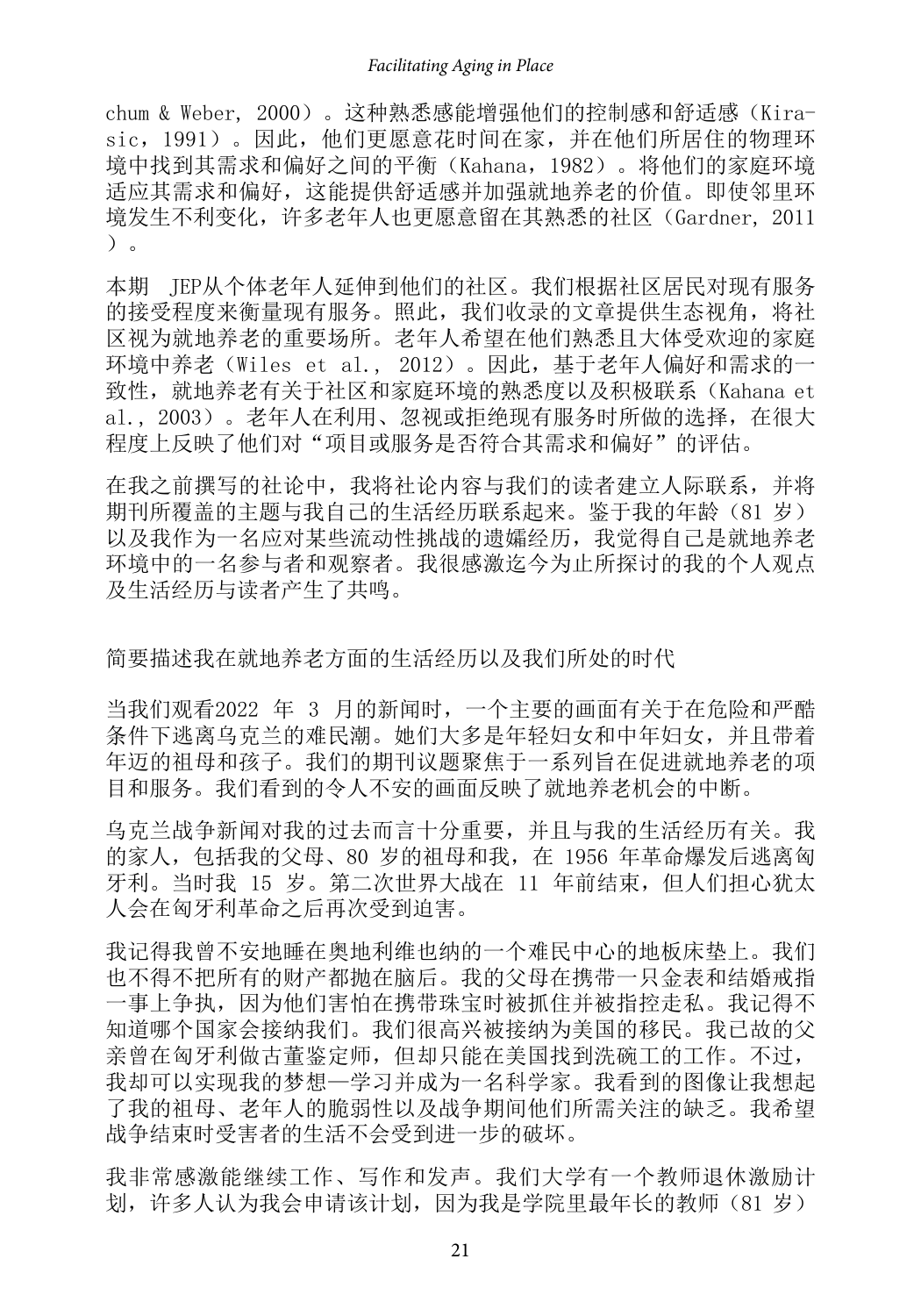。但我没有动心。继续教学、指导和写作象征着意义,并为我提供了更大 的回报(Scarpa et al., 2021)。我特别喜欢与我指导过的学生在经费和 出版物方面持续合作。

自从我们出版了上一期JEP(聚焦于 Covid 大流行对老年人产生的影响) ,与大流行相关的问题已经升级。最近的奥密克戎(Omicron)病毒变 种具有极强的传染性,并在 2022 年冬季对老年人的福祉造成重大威胁 (Kupferschmidt & Vogel, 2022)。尽管截至 2022 年 3 月,感染人数 正在减少,但该病毒继续对老年人的生命造成威胁。

回顾我的生活经历,今年冬天我有一个休假,但出于对 Covid 的担忧,我 取消了前往佛罗里达州并在更温和的气候下工作的计划。在我丈夫 Boaz 于 2020 年 11 月去世之前,我们通常每年冬天会在佛罗里达州待上 6 周 或更长时间。今年我待在家里继续工作,在与家人和学生互动的过程中收 获乐趣。

我很感谢读者对我深爱的丈夫Boaz的逝世所表示的哀悼。过去一年有许多 出版物是他作为合著者曾参与研究过的。去年他被追授予俄亥俄州老龄化 网络终身贡献奖。不知何故,他的专业贡献证实了他在我生活中的持续存 在。他是一个非常优秀且随和的人,我还能感受到他的支持和建设性的存 在。

因为我在休假,所以今年冬天我没有教学工作。不过,我参加了许多委员 会会议,并主要通过 Zoom 与我的研究生助理互动。我自愿在这个休假学 期指导另外三名研究生,现在有六名助理分配到我所指导的老年护理研究 中心。我发现指导研究生是一项非常有成就感的工作。对研究生而言,学 会发表他们的研究是获得学术工作的一个越来越重要的必要条件。

我的其他重要互动有关于我的儿子Jeffrey、他的妻子以及他们的两个孩 子,他们住在克利夫兰。我的孙辈们现在接种了疫苗,与去年不同的是, 现在他们去学校上学。我们每周五下午都对他们进行新冠病毒检测,目 前为止他们都很健康,他们及其父母每个周末都会来看我。我的大孙子 Zeke (14 岁)患有自闭症, 他在大流行期间一直感到焦虑。尽管如此, 他 的父母和我都喜欢和他在一起。他的弟弟Rafi (11 岁) 非常好学, 他会拉 小提琴,这给我的家带来了欢乐。

每周六晚上我们都在我家吃晚饭,然后玩三代拼字游戏,Rafi几乎总是赢 家。在回顾不同世代的看法和经历时,我提出了我所熟悉的词,并对我多 年阅读所积累的词汇感到满意。中间一代,即Rafi的父母,他们的词汇量 都很丰富,但也会在字典中查找罕见的单词。Rafi用身旁的笔记本电脑检 查生僻词。这表明了不同年龄段的社会化差异。我们庆祝所有人提出的好 词。

我通过电子邮件和电话与住在费城的小儿子Michael互动。有时,我还会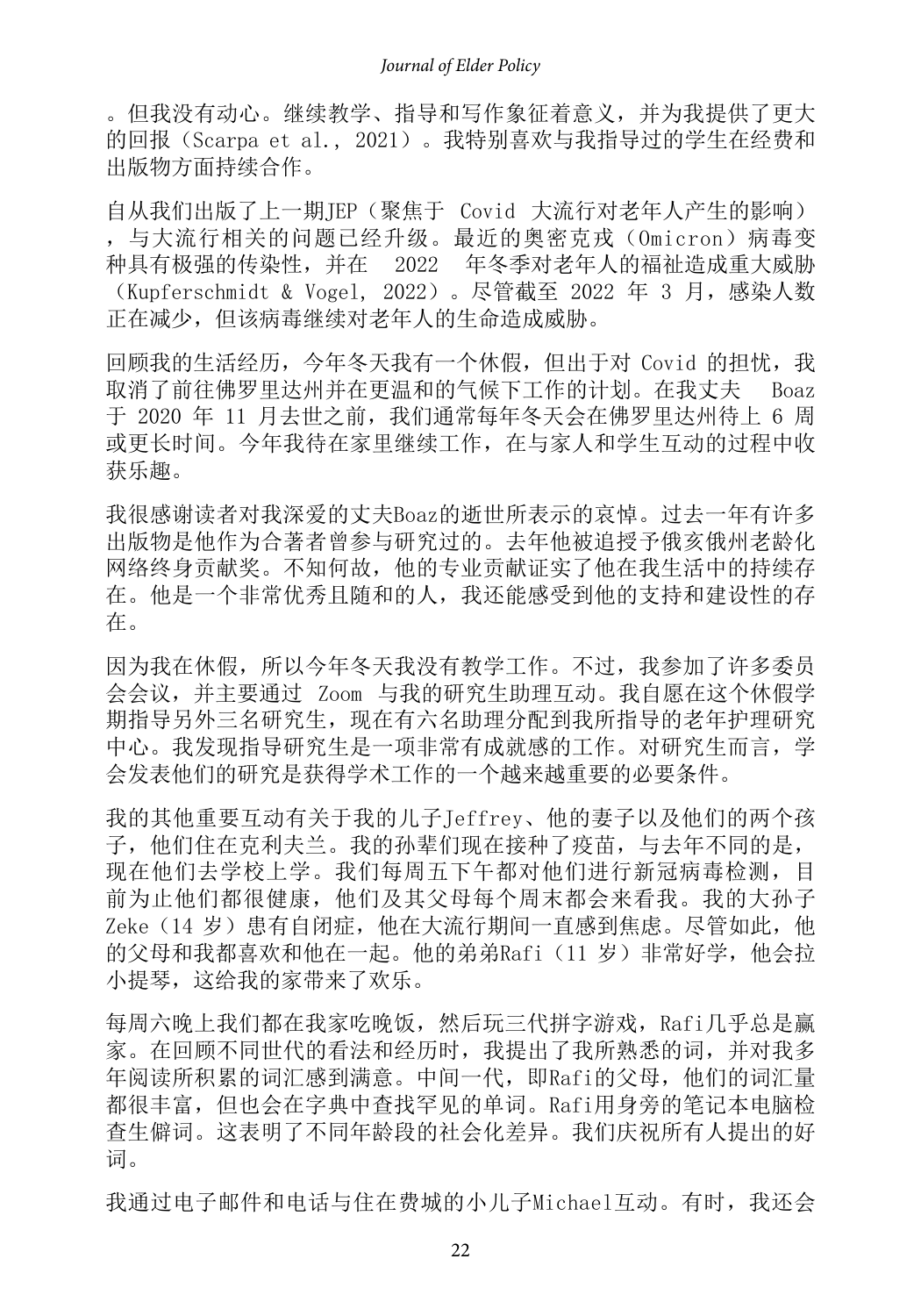通过 Zoom 与住在费城的 5 个孙辈聊天。我们希望在即将到来的夏天拜 访他们。

由于新冠疫情,我的髋关节置换手术已被推迟数次(Ulimonenen al., 2021)。我拄着拐杖或助行器走路,并尽量防止摔倒,尤其是在冰雪天。 鉴于大多数医院最近才开始接受选择性手术,我决定等到天气变暖,在我 乐意进入医疗机构时再进行手术。

我最近刚满 81 岁,因因此适合本期的主题。我属于就地养老。我在我家住 了 36 年,不想考虑离家或缩小家庭面积。我目前没有使用任何正式的社 会服务。不过,我确实受益于 Covid 期间流行的商业服务,例如 Zoom 会 议和杂货配送。我因行动不便而难以前往办公室,对 Zoom 的依赖让我能 避免出行。我每周在网上订购杂货。此外,我的孩子们坚持在冬季冰天雪 地的情况下开车送我办理杂事。有几次我很想亲自开车,但我最后待在家 里,让他们开车送我。随着天气变暖,上周我能够开车去杂货店了。这感 觉像是一次令人愉快的冒险。

本期 JEP 收录的促进就地养老服务的老年学观点

本期 JEP 中, 我们关注的一个重要主题是项目的自愿参与和控制点的潜在 维度。尽管人们普遍认为,与正式服务相比,非正式服务和看护为老年服 务接受者提供更多的选择机会,但同时考虑非正式和正式服务项目的尝试 相对较少。生态学视角使我们能够以更广泛的方式看待社区情境,这种方 式允许考量老年人所居住的整个社区。Brian Sweeney的文章《安置却又 流离失所: 绅士化地区的可负担住房与养老》为此类观点提供了一个很好 的例证。本文衡量了老年人在更广泛的社区中的经历,即使他们受益于补 贴住房。

本期内容的另一个独特之处是同时考虑了需要服务的老年人、他们的家庭 成员以及参与规划老年人服务和政策的社区代表的观点。

基于本期 JEP 收录的文章, 我们对帮助老年人就地养老所涉及的人际关系 和组织挑战有了更深入和更有层次的看法。老年人及其家人要作出艰难的 选择。制定服务和政策以确保弱势老年人福祉的组织在确保服务利用和满 意度方面也面临挑战。

本期 JEP 收录的文章代表了作者的不同学科方向和不同的方法论。信息既 来自服务规划者和提供者,也来自服务利用者和只期望利用未来服务的老 年群体。

本期 JEP 探讨了就地养老的社区背景,并提出了一系列问题,后者有关于 老年人对项目和服务的一致性感知以及老年人的偏好和需求。我们收录的 文章也聚焦于更广泛的社区和环境情境。因此,我们了解到,即使是精心 设计和实施的计划也不一定总能获得认可或广泛使用。我们希望所提供的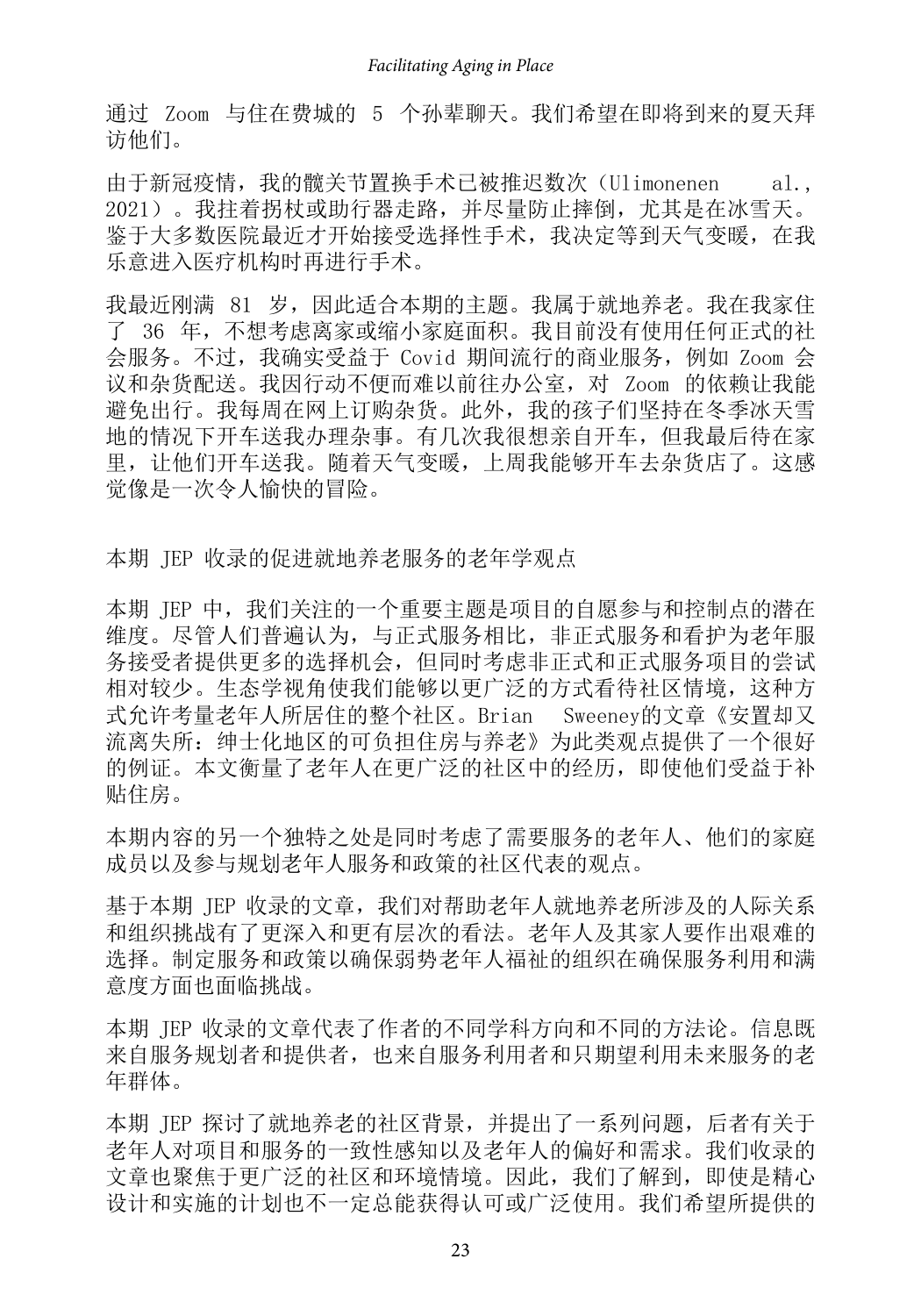例子—关于社区服务项目与就地养老的老年人对其接受度之间的交叉—能 够为社区就地养老提供广泛的机遇。

下面我简要总结一下本期收录的文章:

《被选中的孩子:儿童时期被选为照顾父母的家庭照顾者的特征》

Joanne R. Campione, PhD, MSPH and Katarzyna A. Zebrak, PhD

虽然我们知道家庭成员承担了照顾老年人的大部分责任,但很少有研究聚 焦于家庭照顾者是如何被选中的。作者通过识别从小就意识到其照顾义务 的照顾者,进而探究了这一未被充分研究的主题。作者将这些人称为"被 选中的孩子"照顾者。这些指定的看护人不太可能被雇用,不太可能接受 临时托护,并且比不是"被选中的孩子" 照顾者更容易遭受情绪痛苦。 这项研究的结果支持先前的研究,即认为自己没有责任选择权的照顾者面 临更高的抑郁症、痛苦和焦虑症风险。作者的结论提出了政策建议,鼓励 社区和医疗组织识别护理人员的护理动机,并为制定积极的应对策略提供 支持。此外,作者建议应向无法工作或因照顾责任而可能减少工作时间的 照顾者提供更广泛的经济补偿。

《舒适还是威胁?意大利老年人如何看待家庭老年护理助手》

Anne Barrett, PhD and Katia Vecchione, MS, RN

Barrett 和 Vecchione 的研究分析了意大利老年人对被称为 badanti 的 家庭老年护理助手的看法,这些助手通常是移民女性。他们的方法很有 趣,因为其探究了尚未接受此类护理的老年人的意见。尽管尚未得到护 理,但参与者对badanti持有强烈的看法。这些看法喜忧参半。经常持正 面看法的那部分人的朋友或家人接受过badanti护理。那些表达负面观点 的人认为badanti对其独立性造成威胁。此外,一些老年人对陌生人进入 他们的空间(家)感到不舒服,尤其是移民工人。出乎意料的是,一些参 与者表示他们宁愿接受疗养院专业人员的护理。对正式老年护理助手的恐 惧和担忧强调了人们在就地养老中断方面的焦虑。

《居民和家庭对非自愿医疗设施关闭及搬迁的看法》

Raven H. Weaver, PhD, Karen A. Roberto, PhD, Nancy Brossoie, PhD, and Pamela B. Teaster, PhD

这篇文章研究了取消设施认证和设施关闭对居民及其家人的影响。通过使 用定性方法,作者采访了来自两个失去认证的设施的 27 名居民及 93 名 家庭成员。访谈聚焦于搬迁感知、搬迁的挑战和压力源、以及搬迁对居民 的身心影响。分析提出了四个主题:1)对需要搬迁的认识,2)需要搬迁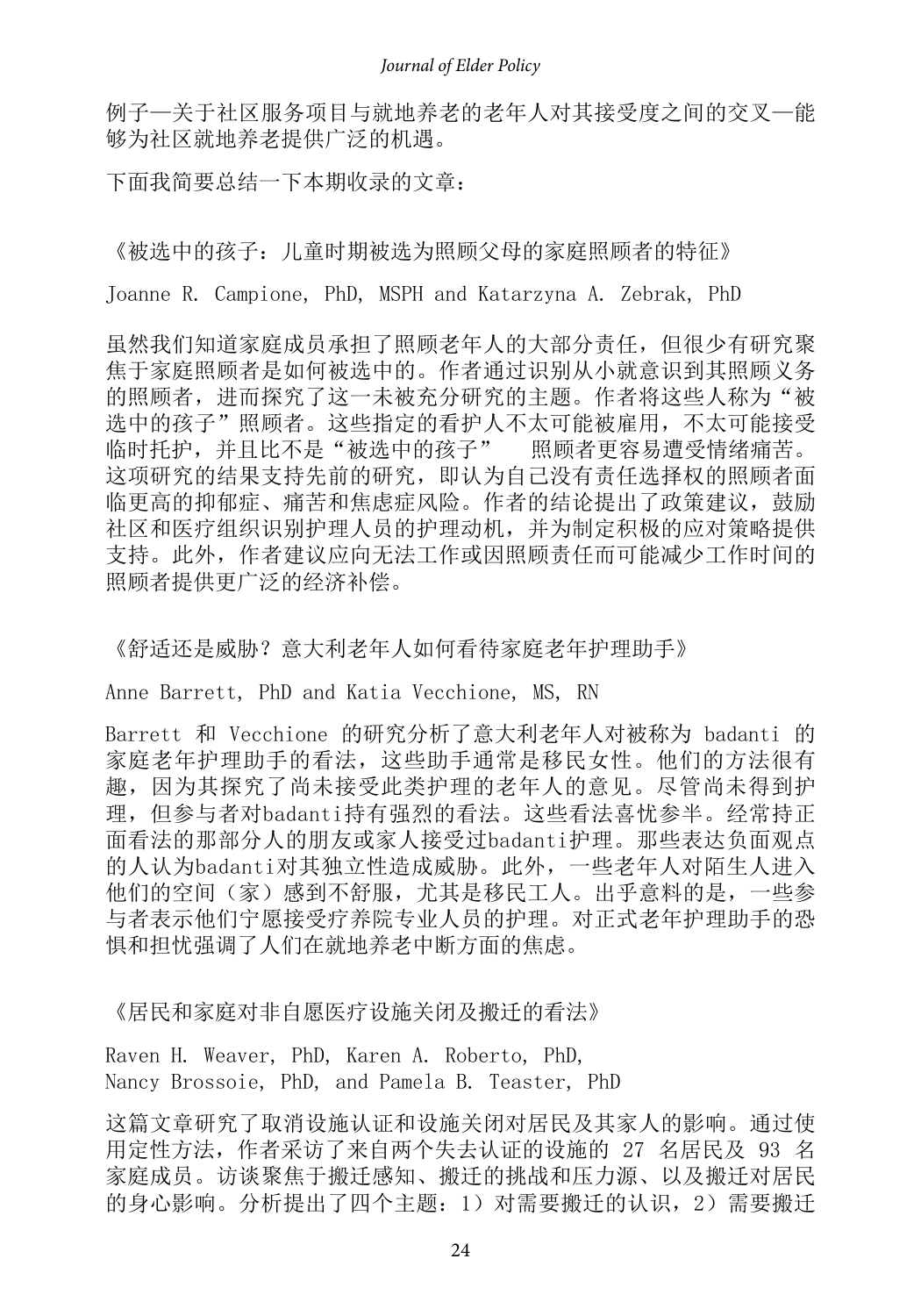的通知,3)参与搬迁决策,以及 4)搬迁压力源(例如远离家人、失去 朋友)。在许多情况下,家人和居民没有及时收到设施关闭的通知,也没 有收到任何关于居民将被转移到哪里的通知。基于调查结果,作者提出了 政策建议,包括及时、透明和具体的关闭通知所带来的益处、家庭和居民 参与有关新安排的决策、以及协助搬家所需的物理支持。

这篇文章呼吁关注沟通的重要性,以帮助缓冲被迫搬迁的压力源。机构安 置的需求给无法就地养老的老年人带来了重大压力。不过,进一步的非自 愿搬迁会带来额外的压力,这种压力代表了失控和不可预测性。

《为何老年人不使用老年中心?马萨诸塞州50岁及以上老年人提供的证 据》

Ceara Somerville, MS, Nidya Velasco Roldán, MS, Cindy N. Bui, MS, Caitlin Coyle, PhD, and Jan Mutchler, PhD

Somerville 及其同事使用来自马萨诸塞州 8 个社区的 50 岁及以上老 年人的数据,用于识别不参与当地老年中心的原因。研究结果发现,与参 与者相比,不参与者可能更年轻、男性、身体和心理健康状况良好,并且 在其社区居住的时间更短。不参与的原因包括:受访者认为其年龄不够 大、没有需要或兴趣、没有时间、不熟悉项目以及无人陪同参加。一小部 分样本表示其仍在工作、或健康状况不佳、没有交通工具、老年中心营业 时间不便、以及老年中心无法满足其需求。作者为老年中心提供一系列建 议,用于帮助吸引现有的未参与者和未来的老年人群。作者建议,老年中 心应取消年龄限制,以鼓励不同年龄段人群的融入,更加以兴趣或服务为 基础,扩大交通,并调整其营业时间以适应当前和未来老年人的需求。因 此,项目利用的缺乏似乎一部分归因于项目的吸引力,另一部分归因于便 利程度。

《动员社区发展全面的重要老龄化计划》

Sallie Allgood, PhD, RN, Ryan Lavalley, PhD, OTR/L, Cassandra Dictus, MPH, BSN, RN, Janice Tyler, BA, and Cherie Rosemond, PhD

这篇文章介绍了关于在北卡罗来纳州一社区制定重要老龄化计划 (MAP) 的 案例研究。MAP 是为老年人创建老年友好社区的指南。文章向我们介绍了 研究人员为让老年人参与制定 MAP 所采取的步骤。居住在社区的老年人参 与了评估、规划、实施和评价阶段。老年居民表达了他们对社区资产和需 求的看法。例如, 顾虑包括社区的安全和可步行性、交通问题、住房(可 负担性、宜居设计)、社会隔离、以及社区服务(健康和老龄化)的获取 和了解。文章还提供了关于老年友好倡议的规划和实施细节。本案例研究 为希望制定更老年友好的倡议(包括公共、私人和非营利社区组织之间的 伙伴关系)的其他社区提供了有用指导。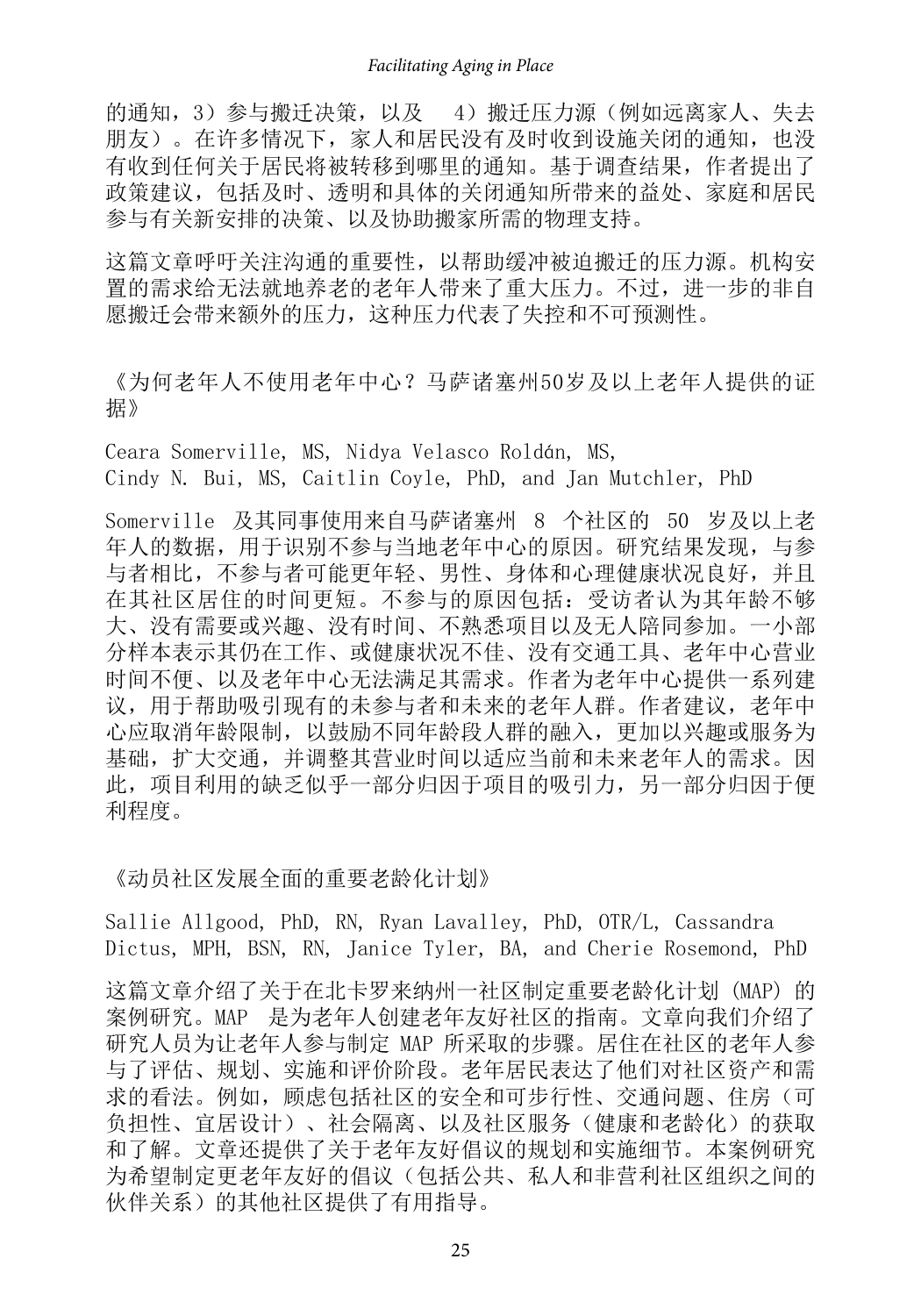《关于就地养老的区域规划:华盛顿州老年人的需求感知和对养老服务的 认识》

Cory Bolkan, PhD, Raven H. Weaver, PhD, Eunsaem Kim, PhD, and Bidisha Mandal, PhD

Bolkan 及其同事撰写的文章探究了居住在华盛顿州西南部五个县的 252 名社区老年人(60 岁以上)对就地养老(AIP)的看法。作者通过电话访 谈评估了医疗服务的获取性、功能支持需求、以及对支持来源的认识。研 究结果表明,近三分之一的参与者有未满足的护理需求,其中大部分需求 与家庭维护相关。这种需求随着健康状况不佳而增加,但对那些充分了解 养老服务的人而言,这种需求会降低。不幸的是,许多受访者不了解本地 服务,也不知道在需要时从哪里获得帮助。大多数人表示在其需要帮助 时,他们会首先依赖家庭成员,然后是政府或社区服务、或者是医疗专业 人员的转介。作者建议,当地的养老机构和医疗机构应采取合作,帮助老 年人了解可供使用的就地养老支持服务,而不是让家庭成员承担这部分工 作。

《安置却又流离失所: 绅士化地区的可负担住房与养老》

Brian N. Sweeney, PhD

Sweeney的文章研究了"绅士化"这一城市社会学的基本概念, 其与城市 地区的社会变革有关,这些变革可能对老年人的生活产生影响,后者由于 收入有限而代表了一个经济不稳定的群体。Sweeney对居住在纽约市绅士 化社区的两栋租金管制住房中的老年人进行了民族志研究。这些老年居民 很感激其能继续住在他们熟悉的家中,并在周边生活成本相对较高的社区 中养老。与此同时,他们担心进一步的社区变化可能会对其就地养老造成 威胁。即使他们能继续支付租金,但绅士化还有其他成本,例如可能造成 威胁的杂货成本上涨。作者引用了由 Rosenwohl-Mack 及其同事提出的概 念模型,为就地养老提供了有用的解释框架。文章识别的老年人被描述 为"安置的同时却又流离失所"。这种特征可能有关于周边社区没有其他 老年人,从而导致年龄隔离和某种形式的流离失所。文章还提及了住房和 就地养老方面的种族不平等。Sweeney的结论提出一个疑问: "在城市绅 士化和经济不平等加剧的时代,政策如何能更好地满足希望就地养老的老 年城市居民的需求?"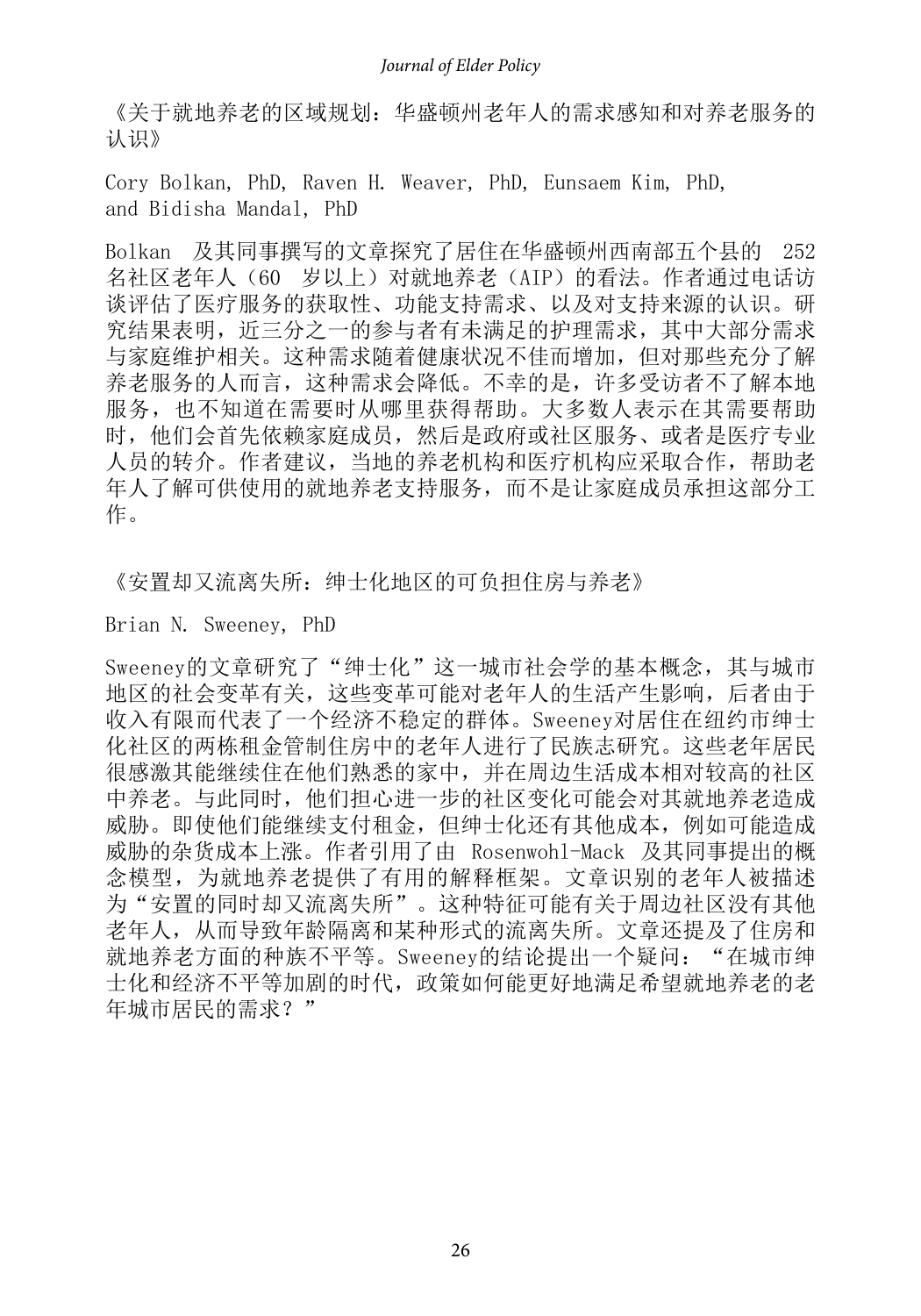### **References**

- Donizetti, A. R. (2019). Ageism in an aging society: The role of knowledge, anxiety about aging, and stereotypes in young people and adults. *International Journal of Environmental Research and Public Health*, *16*(8), 1329. [https://](https://doi.org/10.3390/ijerph16081329) [doi.org/10.3390/ijerph16081329](https://doi.org/10.3390/ijerph16081329)
- Finchum, T., & Weber, J. A. (2000). Applying continuity theory to older adult friendships. *Journal of Aging and Identity*, *5*(3), 159-168. [https://doi.org/10.](https://doi.org/10.1023/A:1009513304519) [1023/A:1009513304519](https://doi.org/10.1023/A:1009513304519)
- Gardner, P. J. (2011). Natural neighborhood networks Important social networks in the lives of older adults aging in place. *Journal of Aging Studies*, *25*(3), 263-271. <https://doi.org/10.1016/j.jaging.2011.03.007>
- Iwarsson, S., Wahl, H. W., Nygren, C., Oswald, F., Sixsmith, A., Sixsmith, J., & Tomsone, S. (2007). Importance of the home environment for healthy aging: Conceptual and methodological background of the European EN-ABLE-AGE Project. *Gerontologist, 47*(1), 78-84.
- Kahana, E. (1982). A congruence model of person-environment interaction. In M. P. Lawton, P. Windley, & T. O. Byerts (Eds.), *Aging and the environment: Theoretical approaches* (pp. 97-121). New York: Springer.
- Kahana, E., Lovegreen, L., Kahana, B., & Kahana, M. (2003). Person, environment, and person-environment fit as influences on residential satisfaction of elders. *Environment and Behavior*, *35*(3), 434-453. [https://doi.org/10.1177/0](https://doi.org/10.1177/0013916503035003007) [013916503035003007](https://doi.org/10.1177/0013916503035003007)
- Kirasic, K. C. (1991). Spatial cognition and behavior in young and elderly adults: Implications for learning new environments. *Psychology and Aging*, *6*(1), 10-18.<https://doi.org/10.1037/0882-7974.6.1.10>
- Kupferschmidt, K., & Vogel, G. (2022). Omicron threat remains fuzzy as cases explode. *Science (New York, NY)*, *375*(6576), 9-10. [https://doi.org/10.1126/](https://doi.org/10.1126/science.acz9928) [science.acz9928](https://doi.org/10.1126/science.acz9928)
- Oswald, F., Jopp, D., Rott, C., & Wahl, H. W. (2011). Is aging in place a resource for or risk to life satisfaction?. *The Gerontologist*, *51*(2), 238-250. [https://doi.](https://doi.org/10.1093/geront/gnq096) [org/10.1093/geront/gnq096](https://doi.org/10.1093/geront/gnq096)
- Rowles, G. D. (2013). *Environmental gerontology: Making meaningful places in old age.* Springer Publishing Company.
- Scarpa, M. P., Zopluoglu, C., & Prilleltensky, I. (2021). Mattering in the community: Domain and demographic differences in a US sample. *Journal of Community Psychology, 50,* 1481-1502. <https://doi.org/10.1002/jcop.22728>